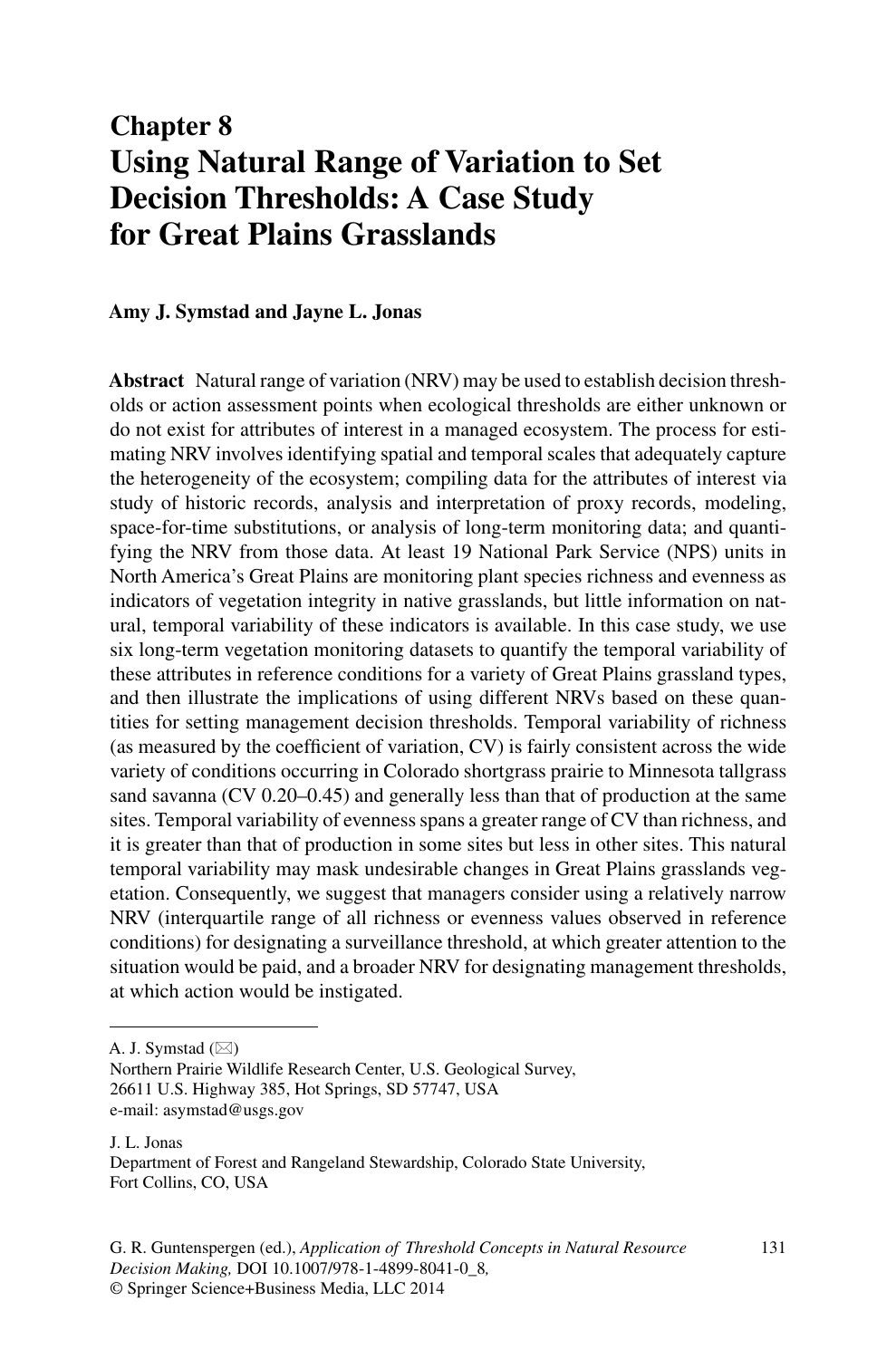**Keywords** Natural range of variation · Great Plains grasslands · Prairie · Plant species richness · Plant species evenness · Diversity · Temporal variability · Surveillance threshold · Management threshold

#### **Introduction**

Ecological thresholds are an appealing concept for natural resource management because they provide dramatic, drastic pictures of the consequences of mismanagement to a broad audience. Unfortunately, predicting the conditions that precede the crossing of an ecological threshold is notoriously difficult (Scheffer and Carpenter [2003;](#page-24-0) Thrush et al. [2009;](#page-25-0) Hastings and Wysham [2010\)](#page-23-0). Conversely, not all ecosystems exhibit threshold behavior (Stafford Smith [1996](#page-24-0); Bagchai et al. [2012\)](#page-21-0), or ecological thresholds may occur far outside the range of conditions maintained by management, as is often the case in protected natural areas like national parks. These conditions do not preclude the establishment of decision thresholds— values of ecosystem state variables that prompt changes in management actions. Instead, managers can establish decision thresholds, also known as action thresholds (Ford et al. [1999\)](#page-23-0), management thresholds (Bennetts et al. [2007](#page-21-0)), or action-assessment points (Mitchell et al., Chap. 10), based on the natural range of variation (NRV) of the ecosystem attributes they are monitoring.

NRV is a concept with many names, including "range of natural variation," "historical range of variation," "natural variability," and "reference variability," with some authors preferring "historic" over "natural" because it implies that the effects of indigenous people on ecosystems are included, and because it avoids the ambiguity of the term "natural" (Egan and Howell [2001b\)](#page-22-0). A similar concept is "reference condition," used frequently in assessing the ecological integrity of streams and wetlands, but with less emphasis on range and variation than the other terms (Stoddard et al. [2006](#page-24-0)). We use "natural range of variation" to be consistent with Mitchell et al. (Chap. 10). Regardless of its exact name, the concept was developed to recognize that ecosystems are dynamic, but that their dynamics operate within bounds that remain relatively consistent over time (Morgan et al. [1994\)](#page-24-0). To some, it also implies that the ecosystem is self-sustaining within the range of these bounds, but outside the range the system becomes unrecognizable (Egan and Howell [2001b\)](#page-22-0) and, presumably, difficult to return to its original condition. In this context, NRV is related to ecological thresholds, in that it assumes there is a point beyond which an ecosystem will shift to a different state (Groffman et al. [2006](#page-23-0)). The driver behind this shift can be natural (e.g., a strong hurricane) or anthropogenic (e.g., nutrient enrichment of water bodies from agricultural runoff). Either way, there is no inherent assumption in the concept that the small step from inside to outside a system's NRV will result in a large, abrupt change in an ecosystem quality, property, or phenomenon (Unnasch et al. [2009\)](#page-25-0).

On the other hand, NRV can also be a useful concept when an ecosystem property is of management interest, but the quality may not change substantially even as the ecosystem as a whole crosses a threshold to a different state. For example, water yield from a watershed may increase dramatically after a fire kills all of the trees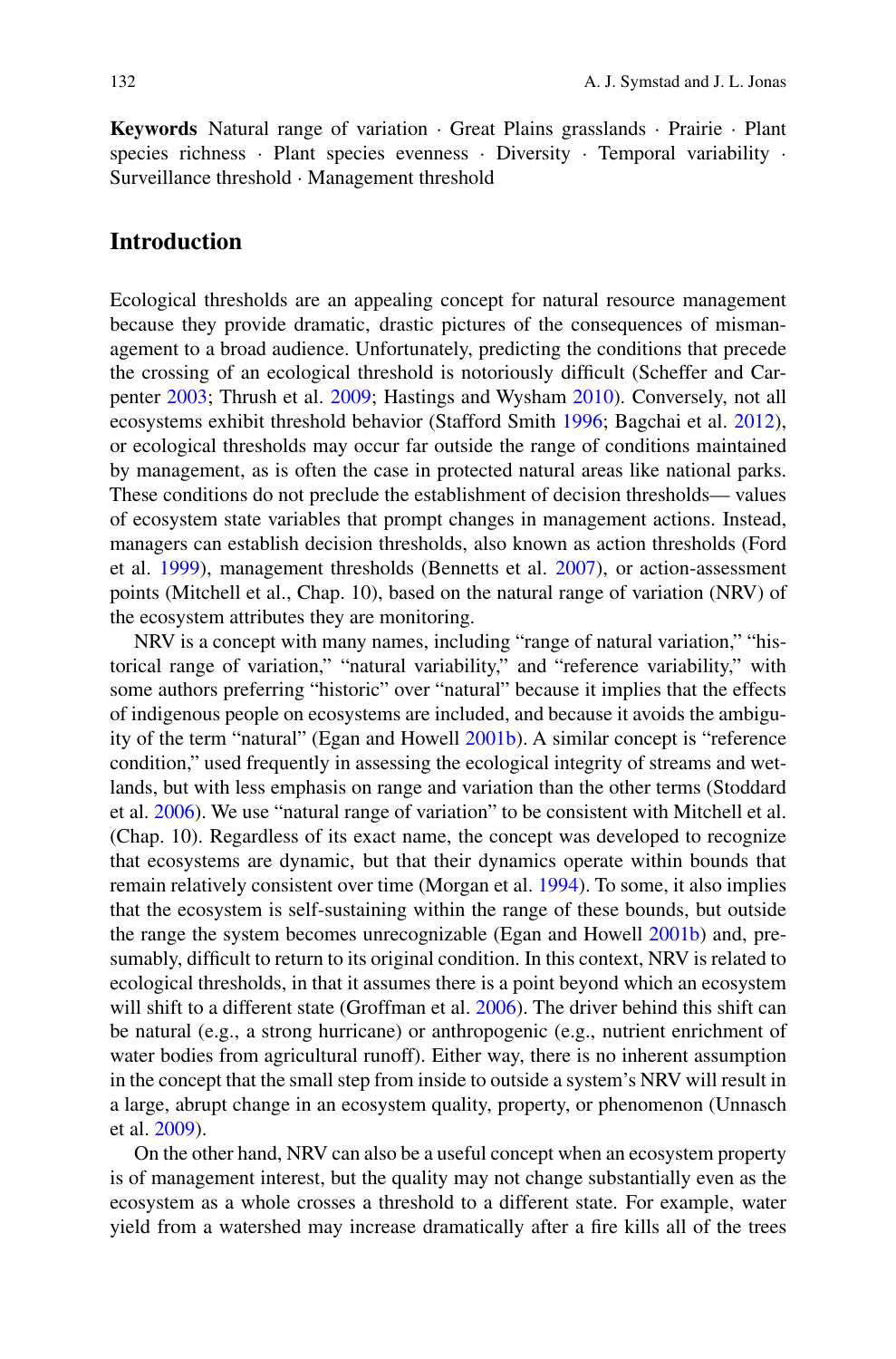in the watershed. Although the forest may have shifted to a long-lived grassland state as a result of the fire, the dramatic increase in water yield may be short lived, returning to prefire conditions in just a couple of years when the grasses become well established. Water managers would be interested in the NRV in this ecosystem property across the ecological threshold, and the temporary increase would simply be a part of that variation.

Plant diversity in the grasslands of North America's Great Plains is an ecosystem quality important to managers in this region, but its behavior is not well understood with respect to specific management practices or ecological thresholds. Consequently, NRV is a pragmatic approach for determining decision thresholds in this situation. In this chapter, we first outline the general process for determining the NRV of an ecosystem quality, then we use the plant diversity of Great Plains grasslands (GPG) to illustrate this process and, in so doing, provide specific values of these qualities and their NRV for GPG managers—information not available elsewhere. Finally, we discuss potential decision thresholds for specific GPG plant communities based on these values, and the implications of defining NRV in different ways.

## **A General Process for Quantifying Natural Range of Variation**

Assuming that the community or ecosystem of interest is already well defined, the first step in describing NRV is to determine which attributes of that ecosystem will be used to describe that NRV. The attributes can be any of a wide variety of processes and properties, but they of course must be relevant to the management issue at hand and sufficient information about them must be available. A large part of the literature on NRV focuses on fire return intervals in forested systems and the resulting distribution of forest ages and types across the landscape (Bergeron et al. [2004;](#page-22-0) Carlson and Kurz [2007;](#page-22-0) Doyon et al. [2008](#page-22-0); Mori and Lertzman [2011](#page-24-0)), but other attributes for which NRV has been quantified include spruce beetle irruption frequency and extent in Alaskan boreal forests (Sherriff et al. [2011](#page-24-0)), net ecosystem production in tropical forest (Sierra et al. [2007](#page-24-0)), and magnitude, frequency, and duration of river flows, as well as the spatial distribution and diversity of specific geomorphological forms, in the Colorado Front Range and Florida Everglades (Harwell [1997;](#page-23-0) Wohl [2011](#page-25-0)).

Second, appropriate spatial and temporal scales must be identified for the attributes of interest. Both must be broad enough that they allow for variation or heterogeneity in the ecosystem qualities of interest, but narrow enough that they encompass an ecosystem that is relatively consistent in terms of climatic, edaphic, topographic, and biogeographic conditions that are relevant to the management issue (Morgan et al. [1994\)](#page-24-0). For example, differences in valley geometry, as well as variations in vegetation and hydrological flow regimes associated with elevation, translate into different NRVs among reaches within streams and among streams in mountainous regions (Wohl [2011\)](#page-25-0). Bergeron et al. [\(2004\)](#page-22-0) used dendrochronological techniques to estimate the mean fire intervals for mixed and coniferous boreal forests in eastern Canada prior to 1850, when European settlers began to impact the fire behavior of the region. The authors later decided that the length of time covered using these techniques (300–400 years) was too short to adequately capture the NRV given the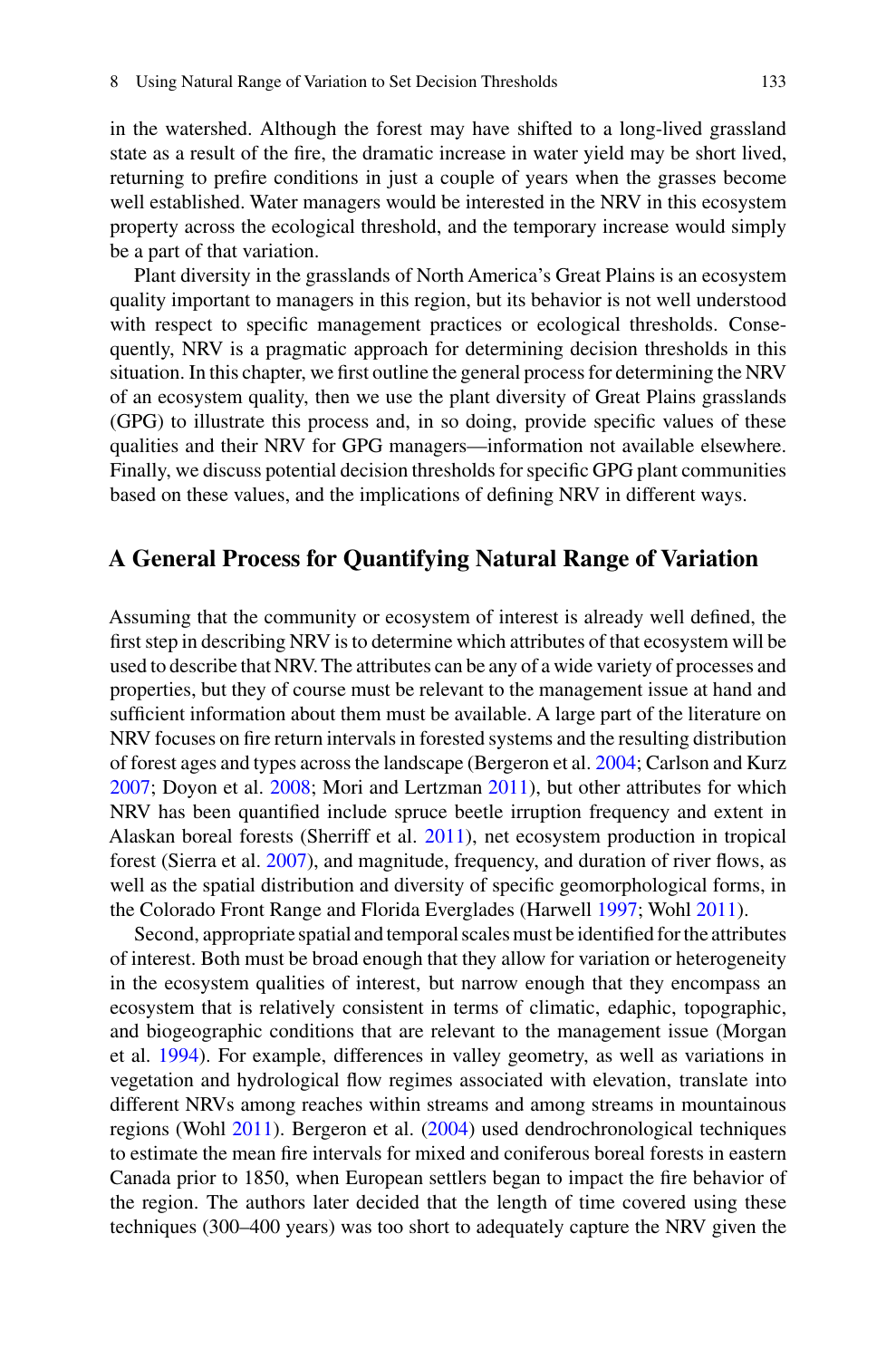long life span of the tree species and communities that they were investigating, as well as the somewhat anomalous climate conditions of the 1770–1850 period (Cyr et al. [2009\)](#page-22-0). Other issues to consider when choosing specific locations from which to gather NRV information include the location's history of management and other human influences, and the presence and abundance of exotic species (Landres et al. [1999](#page-23-0)).

Next, information must be compiled and translated into actual values of the attributes of interest. Methods used to do this depend on the choices made above and fall into five basic categories: study of historic records, analysis and interpretation of proxy records, modeling, space-for-time substitutions, and analysis of long-term monitoring data (Morgan et al. [1994](#page-24-0); Egan and Howell [2001a](#page-22-0)). The last of these methods might be considered ideal, but consistently collected data over time periods long enough to address many NRV questions are rare. This is because the datacollection period must not only adequately cover the ecosystem of interest spatially, but also must be long relative to the return interval of external forces driving variability (disturbances, climatic fluctuations, etc.) and to the life span of the organisms of interest. Space-for-time substitutions can be used when a sufficiently large unaltered area, such as a large wilderness area, contains the range of conditions encompassed by the target ecosystem (Morgan et al. [1994](#page-24-0)). For example, current vegetation could be sampled in areas that have experienced various levels of grazing by native herbivores in order to describe the NRV of composition and productivity in a grassland ecosystem that evolved with these grazers. Dynamic simulation models that incorporate the effects of disturbances and stochastic fluctuations (as in weather) have been used to estimate the NRV of net ecosystem production, fire, and landscape dynamics, for example (Baker [1992](#page-21-0); Sierra et al. [2007](#page-24-0); Doyon et al. [2008](#page-22-0)). Models have the advantage of being able to cover a wide range of possible conditions that other methods may not, but they must be adequately calibrated to the location of interest to provide reasonable estimates. All three of these methods are subject to the same primary difficulty of finding an ecosystem minimally impacted by fire suppression, pollution, predator control, and other ecological disruptions caused by modern humans, to monitor, measure, or use to calibrate a model. Proxy methods that construct a chronology of past events based on pollen, microfossils, seeds, tree rings, fire scars, or lake sediments can avoid this problem, but they may not provide the temporal, spatial, or biological resolution desired (Swanson et al. [1994\)](#page-24-0). Early land survey or forest reserve data may provide quantitative historical information (e.g., Graves [1899](#page-23-0)), but their use may be limited by lack of or unknown rigor, lack of detail, and their scarcity through time and space (Morgan et al. [1994](#page-24-0)). Finally, historical records such as photographs and explorers' journals can provide qualitative information where quantitative data cannot be obtained. For example, Higgins [\(1986](#page-23-0)) compiled and interpreted historical fire accounts from early European explorers' journals of their travels in the northern Great Plains to estimate fire frequency and seasonal distribution, but he pointed out the many limitations of this approach, including potential exaggeration by the journalists. Ideally, values of the attributes of interest will be derived using a combination of approaches so that the weaknesses of each approach are compensated for by the strengths of the other.

After values for the attributes of interest have been derived, the NRV of those attributes must be quantified. This can be done with a variety of metrics, the use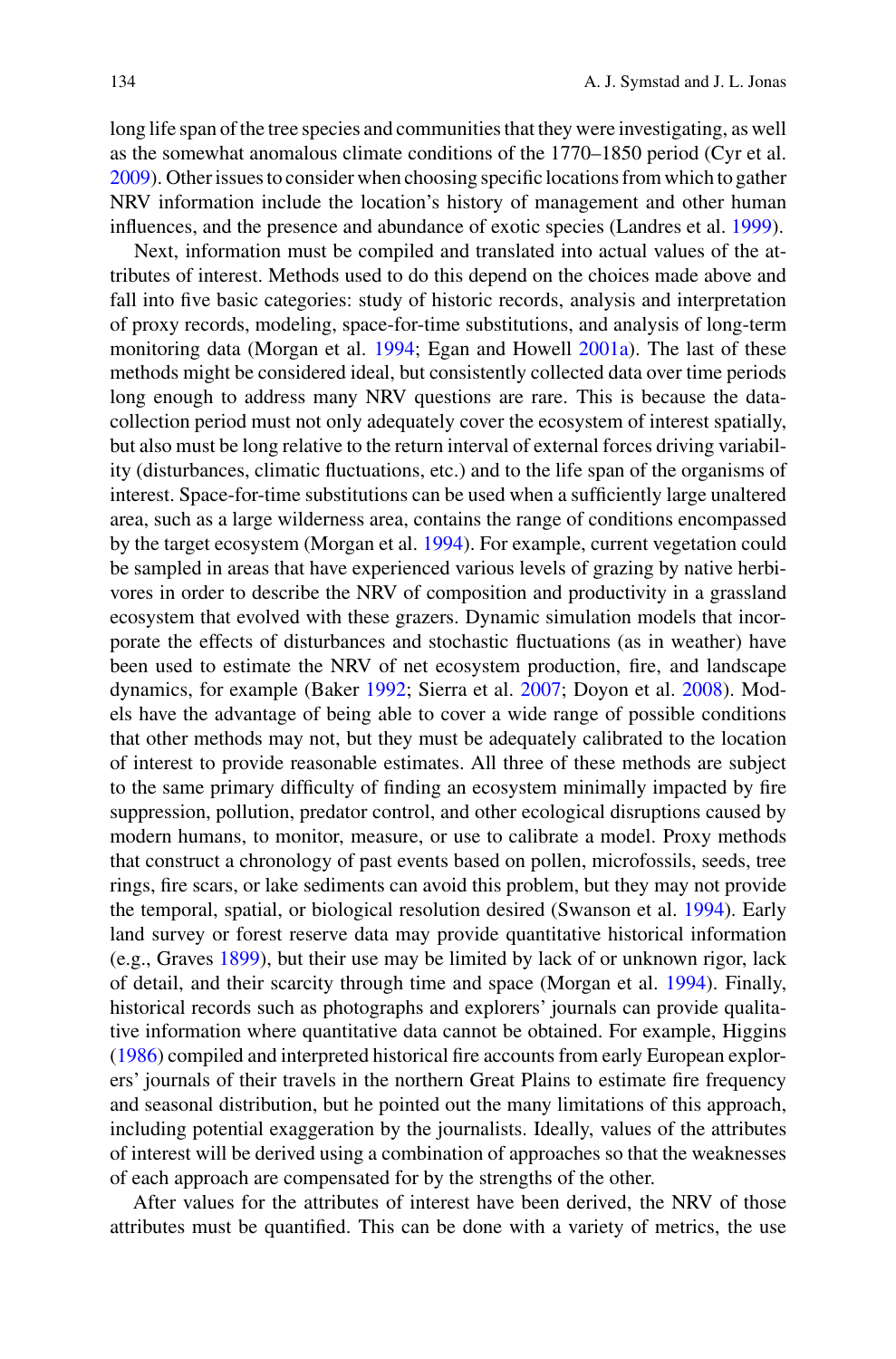<span id="page-4-0"></span>

**Fig. 8.1** Three potential relationships between natural range of variation (NRV; *open circle*), desired conditions (*filled circle*), and current conditions (*hatched circle*) and ease of path among them (*line*). **a** Desired conditions are within NRV; moving current conditions to either will require effort. **b** Desired conditions differ substantially from NRV, and moving current conditions to desired conditions will be difficult as the tendency is to move towards NRV. **c** A substantial ecological barrier (threshold) makes returning current conditions to within NRV extremely difficult, so desired conditions are in an alternate state

of which depends on the attributes of interest. Mean, median, standard deviation, percentiles, skewness, confidence intervals, and range describe an expected value and the magnitude and shape of the variation around that value. The coefficient of variation (CV; standard deviation divided by mean) is useful for describing the relative magnitude of fluctuations in an attribute through time, and frequency quantifies the rate of recurrence of an event type or ecosystem state. Mean and 95 % confidence intervals appear to be popular metrics for describing NRV (Bergeron et al. [2004;](#page-22-0) Sierra et al. [2007](#page-24-0); Doyon et al. [2008;](#page-22-0) Cyr et al. [2009\)](#page-22-0), but the full range of mea-sured values is also sometimes used (Carlson and Kurz [2007;](#page-22-0) Sherriff et al. [2011\)](#page-24-0). Although the central limit theorem ensures that the distribution of the mean of a large number of samples from any population will generally approximate a normal distribution, this does not mean that a given ecological variable will have a normal distribution. Thus, caution should be exercised when using parameters describing a normal distribution (mean, standard deviation) to describe the NRV of an ecological variable. Consequently, as with any quantitative data, it is always wise to perform a variety of exploratory data analyses to understand the shape of the data's distribution (Ellison [2001\)](#page-23-0); this shape may itself be a useful means for describing the NRV (Landres et al. [1999\)](#page-23-0).

Once the NRV is quantified, it is used for its intended purpose, which is usually to evaluate current conditions and determine desired conditions (Fig. 8.1). Desired conditions may be a subset of the NRV if parts of the NRV are not socially acceptable (e.g., intense, stand-replacing fires near urban areas) or if the full NRV is no longer possible due to land development, climate change, extinction, etc. (Fig. 8.1a; Swanson et al. [1994](#page-24-0); National Park Service [2009](#page-24-0); Thompson et al. [2009;](#page-25-0) Unnasch et al. [2009;](#page-25-0) Duncan et al. [2010\)](#page-22-0). Desired conditions that differ substantially from the NRV for the former reason but not the latter may be difficult to attain or maintain without substantial, direct management (Fig. 8.1b). On the other hand, if an ecological threshold has been crossed, current conditions may be substantially outside the system's NRV. This situation may warrant setting the desired conditions outside the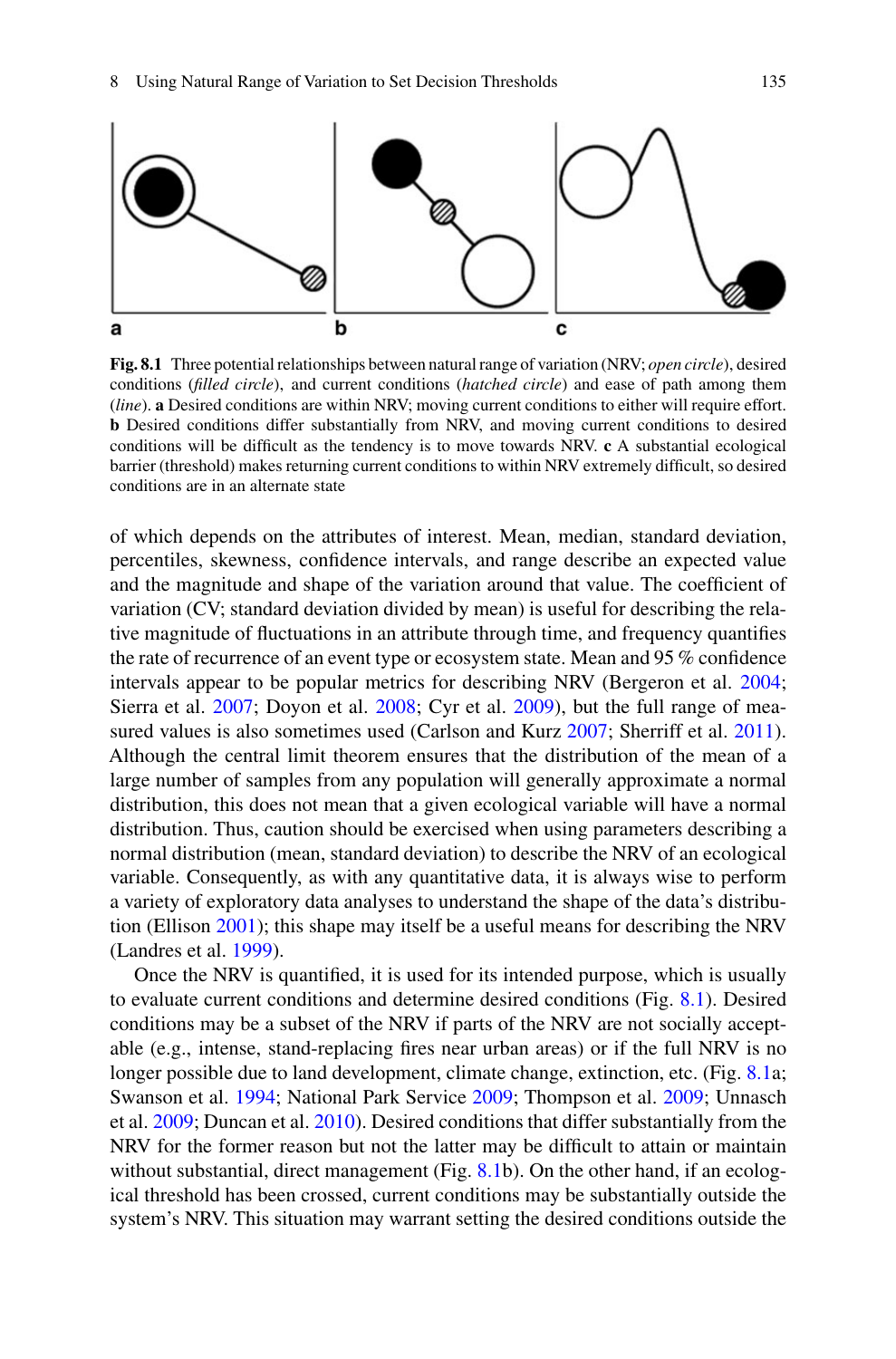NRV because conditions within the NRV are not feasibly attainable (Fig. [8.1c](#page-4-0)). For the rest of our discussion, we will focus on the scenario in Fig. [8.1a](#page-4-0), where desired conditions lie wholly within the NRV.

# **Process for Great Plains Grasslands Plant Diversity Natural Range of Variation**

## *Focal Ecosystem*

GPG cover an area of approximately 2 million km<sup>2</sup> in mid-continental North America. Vegetation biomass is dominated by grasses, but forbs generally provide much of the diversity. Temperature and precipitation gradients across the region result in a general west-to-east increase in productivity and plant species richness (Teeri and Stowe [1976](#page-25-0); Risser et al. [1981](#page-24-0)) and a gradient of broad grassland types (Lauenroth et al. [1999;](#page-23-0) Fig. [8.2\)](#page-6-0). Local variations in soils and topography yield a variety of plant assemblages at finer spatial scales. Temporal climate variability is high throughout the region, more so than in the remainder of North America east of the Rocky Mountains (Borchert [1950](#page-22-0)). These climatic forces, as well as periodic fire and herbivory by large ungulates (bison, elk, and pronghorn), insects, and prairie dogs, shaped the evolution of GPG (Axelrod [1985](#page-21-0); Anderson [2006](#page-21-0)). Today, major factors affecting this highly endangered ecosystem include land use patterns, exotic and invasive species, atmospheric nitrogen deposition, altered fire and grazing regimes, and climate change (Samson and Knopf [1994\)](#page-24-0), and most of these have been shown to affect plant diversity in the region (Symstad and Jonas [2011](#page-25-0)).

The term "Great Plains grasslands" encompasses far too broad an area for meaningful characterization of NRV of any ecosystem characteristic, but this area hosts at least 19 National Park Service (NPS) units where plant diversity has been identified as an important measure of ecosystem health (DeBacker et al. [2004;](#page-22-0) Manier et al. [2011;](#page-23-0) Symstad et al. [2011](#page-25-0)), as well as a wide variety of other federal, state, and private lands where native grasslands are being managed and restored. In order to serve this broad audience but also provide meaningful values, we present NRV information for one or two sites from four of the five major grassland types in the Great Plains (Fig. [8.2\)](#page-6-0), separated by topoedaphic class within these sites when appropriate.

## *Attributes of Interest*

We focus on plant diversity for three reasons. First, the NPS mission is to preserve and protect the landscapes and organisms within its holdings for the enjoyment of future generations. Consequently, maintaining or restoring diversity is increasingly becoming an explicit management goal of many NPS units. Second, a large body of research investigating the relationship between biodiversity and ecosystem functioning over the past 15 years has shown that greater plant diversity on average results not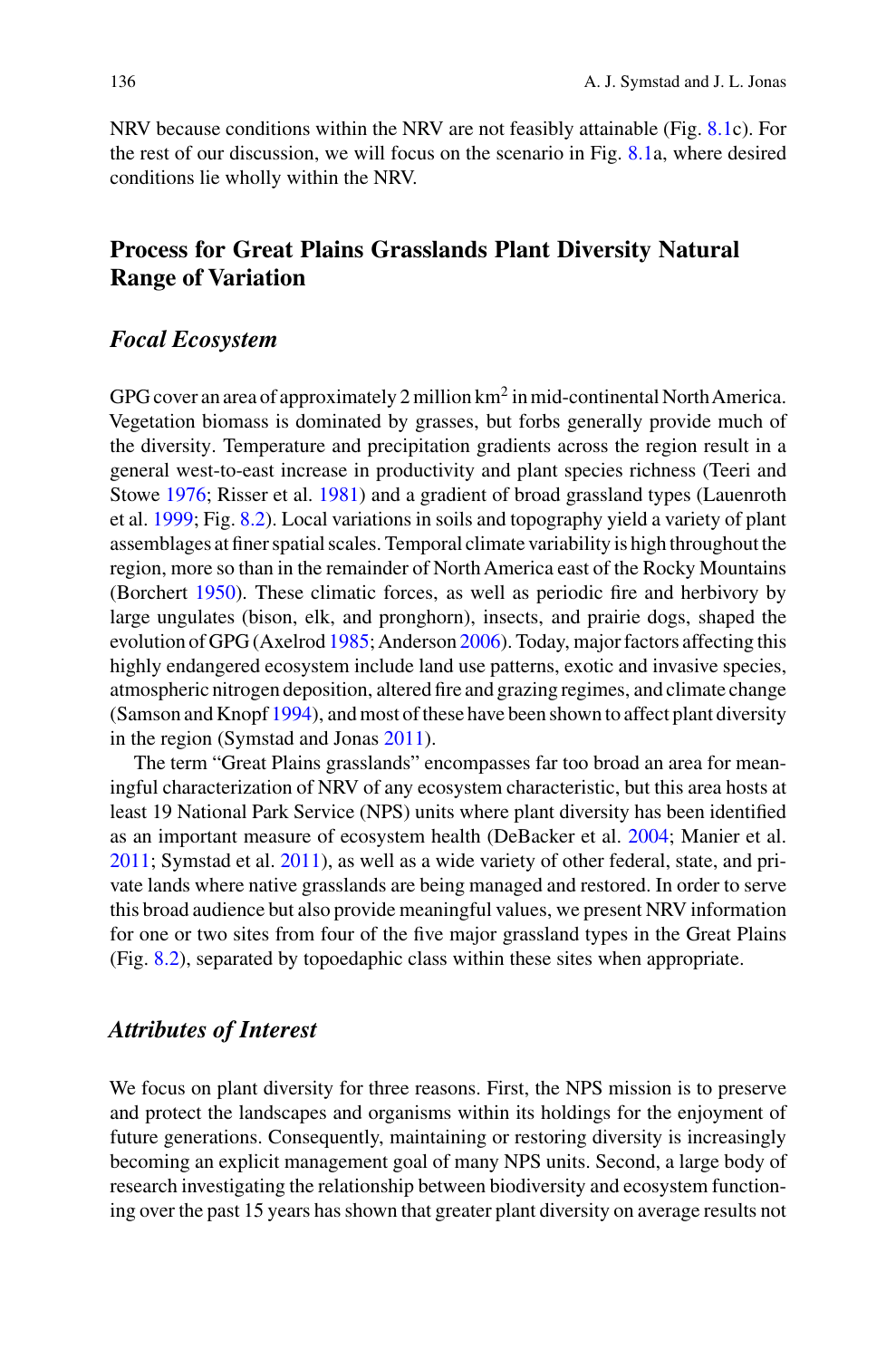

<span id="page-6-0"></span>**Fig. 8.2** Major grassland types of North America's Great Plains (after Lauenroth et al. [1999](#page-23-0)), and locations of datasets described in Table [8.1](#page-8-0)

only in higher production, but also in more stable production (Tilman [2001;](#page-25-0) Hooper et al. [2005;](#page-23-0) Balvanera et al. [2006](#page-21-0); Cardinale et al. [2006](#page-22-0), [2007](#page-22-0); Fargione et al. [2007;](#page-23-0) Schmid et al. [2009;](#page-24-0) Isbell and Wilsey [2011\)](#page-23-0), and that maintaining high levels of multiple ecosystem functions (e.g., nutrient retention and belowground carbon storage in addition to aboveground production) requires more species than maintaining a high level of just one ecosystem function (Hector and Bagchi [2007](#page-23-0); Zavaleta et al. [2010\)](#page-25-0). Consequently, Briske et al. [\(2006\)](#page-22-0) proposed species loss as one category of threshold that rangelands cross when progressing from a desirable state to an undesirable state. Little information to evaluate this suggestion is available, however. Thus, our third reason for focusing on plant diversity is to begin filling that information gap. The Natural Resource Conservation Service's nationwide effort to describe the dynamics of rangeland (including GPG) vegetation in response to various management practices provides a wealth of information on the variability of dominant plant species (Bestelmeyer et al. [2003,](#page-22-0) [2009](#page-22-0); see Bowker et al. (Chap. 7) for a thorough description of this process), but provides no information on plant diversity.

We use two metrics of plant diversity—species richness and species evenness (hereafter richness and evenness). Richness is the number of species in a given area (i.e., those counted in a sample of fixed area), whereas evenness is a metric quantifying the relative abundance of species in that area. We use the Shannon evenness index, calculated as  $\left(-\sum p_i \ln p_i\right)$ */* ln *S*, where  $p_i$  is the proportional abundance of species *i*, and *S* is the total number of species (i.e., richness; Magurran [1988\)](#page-23-0). Evenness ranges from 0 to 1, with values near 0 indicating greater dominance by a single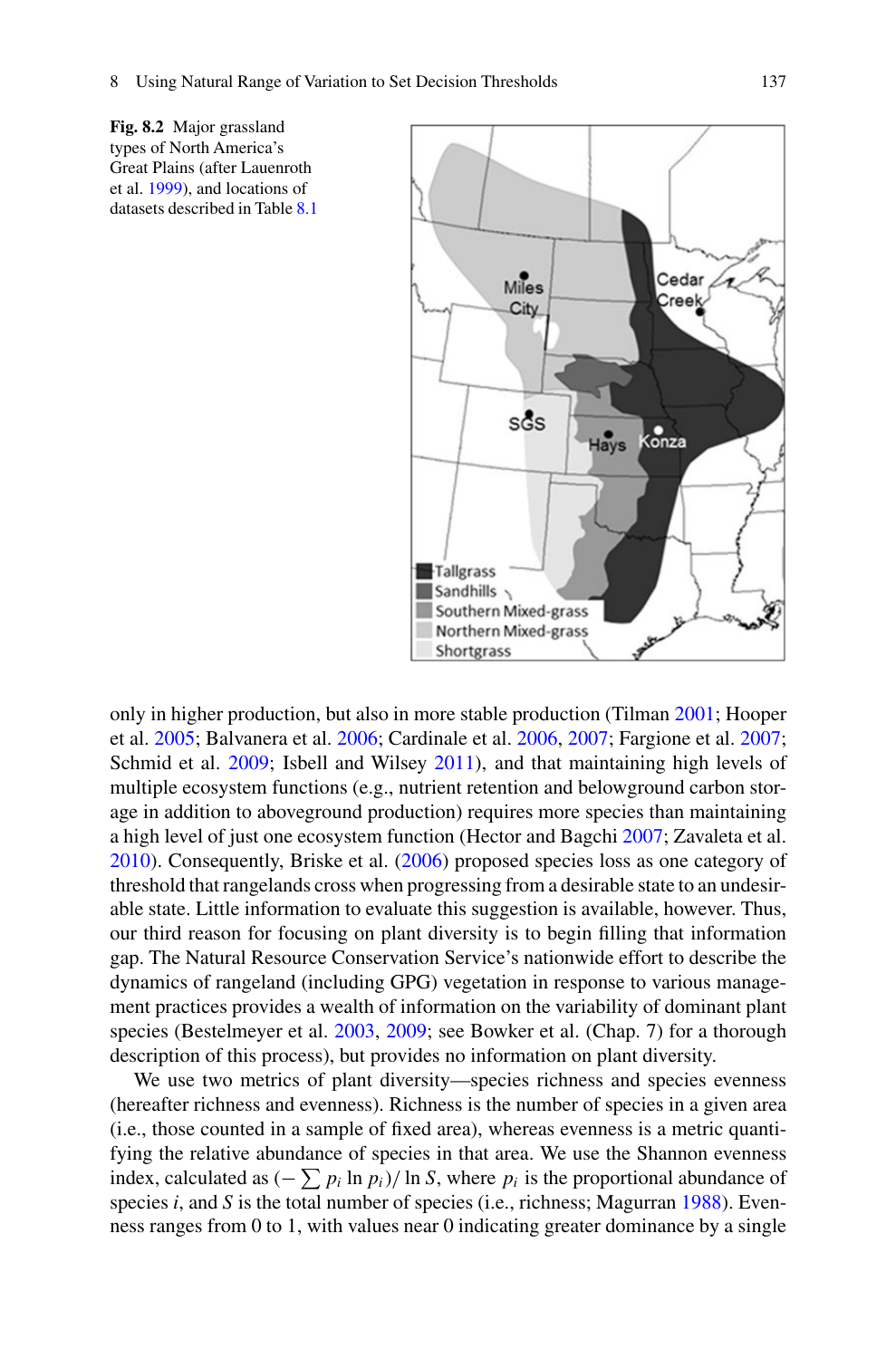species and values near 1 indicating nearly equal abundance of all species present. We use both of these metrics because they are expected to respond to ecosystem stressors differently. Richness will be more sensitive to stressors that cause the loss of only relatively rare species, whereas a stressor that causes significant shifts in the way resources are partitioned among species could affect evenness without substantially affecting richness. Because of the different information contained in these two metrics, we do *not* use any of the indices that combine richness and diversity into one value and are usually referred to as diversity indices.

## *Spatial and Temporal Scale*

Although plant diversity is an important descriptor of a plant community, any metric describing it is complicated by its sensitivity to the area over which it is sampled. Consequently, we focus on richness and evenness at the −quadrat or transect scale (see Table [8.1](#page-8-0) for sizes and explanation of scale chosen for each site) because it is the scale most comparable among management units and between current and reference conditions. In addition, because annual fluctuations in climate are significant drivers in GPG vegetation, we felt it was important to characterize variability with a high temporal resolution—an annual time step.

## *Information Sources and Approach*

Given these attributes, metrics, and goals, the best method for describing NRV in GPG vegetation was analysis of long-term monitoring data. We found six datasets that have sufficient temporal length (*>* 10 years) and resolution (annual), have enough detail (abundance of individual species recorded in a fixed location) to calculate richness and evenness, and are from relatively unimpacted ecosystems (e.g., fire not excluded, low exotic species abundance). Data come from five sites: the Shortgrass Steppe (SGS), Konza Prairie (Konza), and Cedar Creek (Cedar Creek) long-term ecological research stations, Fort Hays State University (Hays), and Fort Keogh Livestock and Range Research Laboratory (Miles City). Two datasets (Konza FRI and Konza Grazed), from two separate experiments at Konza, were kept separate in our analyses. Table [8.1](#page-8-0) describes these datasets, two of which are historic and four of which are modern. We refined the datasets to include only quadrats (transects for Konza datasets; Table  $8.1$ ) for which data were reported for at least  $80\%$  of the time series. For all datasets except Cedar Creek, exotic species occur in up to 68 % of sample units, but, averaged over all sample units in each dataset, they comprise *<* 6 % of total richness and *<* 5 % of plant cover/density. Exotics are more abundant in the Cedar Creek datasets. Consequently, for this dataset, we only included plots that never had *>* 25 % exotic species cover. Each dataset was accompanied by weather data from a nearby (*<*12 km) meteorological station for the period during which the vegetation data were collected.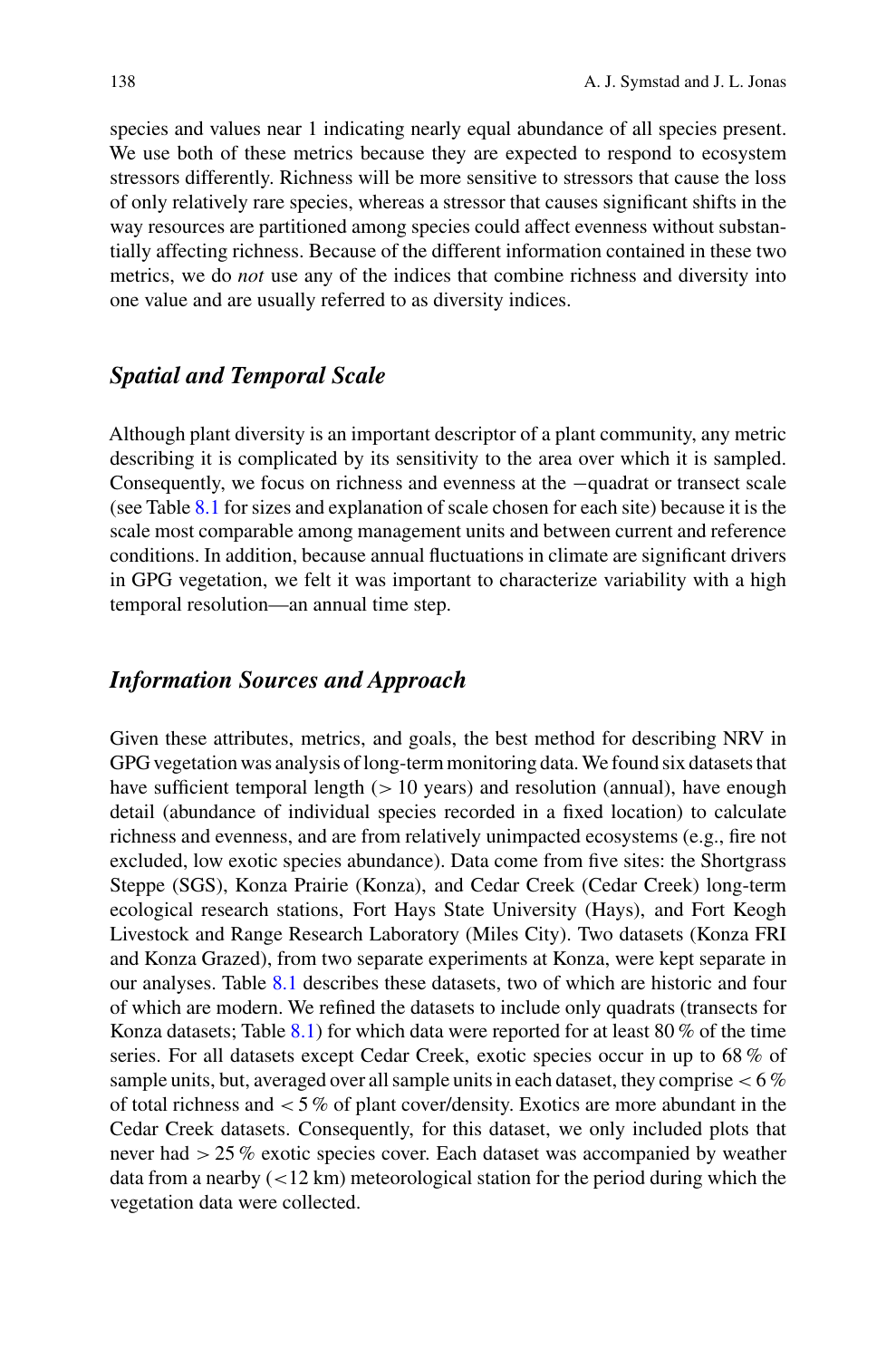<span id="page-8-0"></span>

|      | Table 8.1 Datasets used to                                                                                        | assess natural range of variability (NRV) in Great Plains grasslands (GPG) |                         |                                                                                         |                                                                                                                                    |
|------|-------------------------------------------------------------------------------------------------------------------|----------------------------------------------------------------------------|-------------------------|-----------------------------------------------------------------------------------------|------------------------------------------------------------------------------------------------------------------------------------|
|      | Name Location                                                                                                     | $(n = sample size)$<br>Subset                                              | Period of<br>record     | Data                                                                                    | Source, reference                                                                                                                  |
| SGS  | <b>TER</b><br>North-central Colorado<br>Shortgrass Steppe I                                                       | Grazing exclosure<br>$n = 12^a$                                            |                         | species counted in 1-m <sup>2</sup> quadrat<br>1998-2006 Number of individuals for each | Control treatment of Bouteloua gra-<br>cilis removal experiment                                                                    |
|      | $0.0\degree$ C<br>Loamy and sandy plains<br>mm<br>Annual precip: 348 1<br>Mean annual temp:<br>Shortgrass prairie | Moderate summer cattle<br>grazing $n = 12a$                                | 1998-2006               |                                                                                         | http://sgs.cnr.colostate.edu/dataset_<br>view.aspx?id=BOGRRmvlDnsty<br>(Munson and Lauenroth 2009)<br>(accessed $27$ Sept $2011$ ) |
| Hays | Σ<br>Fort Hays State Uni<br>Central Kansas                                                                        | Big bluestem: swales<br>$n=3$ or 4                                         | 1932-1968.<br>1970-1972 | 1-m <sup>2</sup> quadrat mapped using<br>Basal cover of each species in                 | Historic rangeland monitoring data<br>digitized by Adler et al. (2007)                                                             |
|      | Loamy and limy rolling hills                                                                                      | Little bluestem: shallow                                                   | 1932-1972               | pantograph                                                                              |                                                                                                                                    |
|      | Southern mixed-grass prairie                                                                                      | limestone on hill brows                                                    |                         |                                                                                         |                                                                                                                                    |
|      | $12.1\degree$ C<br>E<br>Annual precip: 577<br>Mean annual temp:                                                   | and slopes $n = 8-12$<br>Ecotone between little                            | 1933-1972               |                                                                                         |                                                                                                                                    |
|      |                                                                                                                   | bluestem and shortgrass<br>$n = 6(1933 - 1942)$                            |                         |                                                                                         |                                                                                                                                    |
|      |                                                                                                                   | $n = 14(1942 - 1972)$                                                      |                         |                                                                                         |                                                                                                                                    |
|      |                                                                                                                   | Shortgrass: deep soils on                                                  | 1932-1972               |                                                                                         |                                                                                                                                    |
|      |                                                                                                                   | level uplands $n = 4-6$                                                    |                         |                                                                                         |                                                                                                                                    |
|      |                                                                                                                   | Grazed shortgrass: deep                                                    | 1935-1972               |                                                                                         |                                                                                                                                    |
|      |                                                                                                                   | soils on level uplands<br>$n = 8 - 15$                                     |                         |                                                                                         |                                                                                                                                    |
|      |                                                                                                                   |                                                                            |                         |                                                                                         |                                                                                                                                    |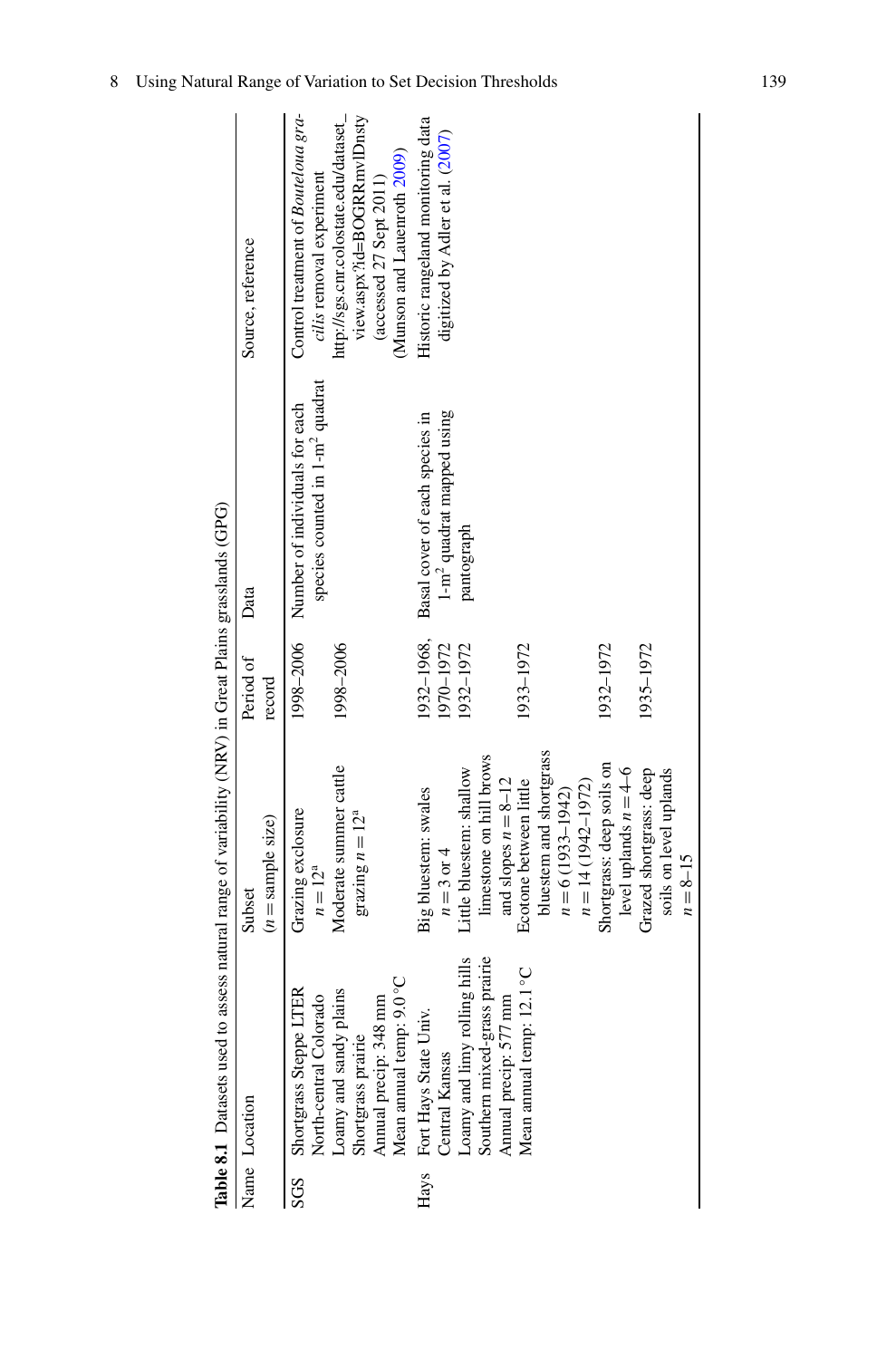|                              | Source, reference             | Historic rangeland monitoring data<br>digitized by Anderson<br>et al. (2011)                                                                                                                                            | nitrogen deposition)<br>2011) (Tilman 1987)<br>Field D of Experiment<br>edu/research/data/<br>(accessed 20 Sept<br>http://www.lter.umn<br>001 (long-term                                                         | Ungrazed watersheds of dataset<br>(accessed 14 July 2008)<br>edu/KNZ/pages/data/<br>datasetCode=PVC02<br>http://www.konza.ksu.<br>Knzdsdetail.aspx?<br>(Collins et al. 1995,<br>Collins 2000)<br>PVC02 |
|------------------------------|-------------------------------|-------------------------------------------------------------------------------------------------------------------------------------------------------------------------------------------------------------------------|------------------------------------------------------------------------------------------------------------------------------------------------------------------------------------------------------------------|--------------------------------------------------------------------------------------------------------------------------------------------------------------------------------------------------------|
|                              | Data                          | 1-m <sup>2</sup> quadrat using pantograph;<br>Basal cover or stem count of each<br>number of individuals in same<br>perennial species mapped in<br>1-m <sup>2</sup> quadrat recorded for<br>annual species <sup>b</sup> | strips alternating location within<br>dried and weighed by species at<br>above-ground biomass clipped,<br>peak biomass in $0.1 \times 3$ m<br>Aboveground biomass:<br>each $4 \text{ m} \times 4 \text{ m}$ plot | Percent canopy cover (modified<br>10-m <sup>2</sup> quadrats along 50-m<br>Daubenmire cover classes)<br>recorded by species in five<br>transect <sup>d</sup>                                           |
|                              | Period of<br>record           | 1933-1945<br>1933-1945                                                                                                                                                                                                  | 1982-2004<br>1982-2004                                                                                                                                                                                           | 1983-2007<br>lower);<br>(upper<br>-1991<br>1997-<br>1992,<br>2001,<br>(mid)<br>and<br>2006                                                                                                             |
|                              | $(n = sample size)$<br>Subset | Heavy grazing (4.7 ha . 1933-1945<br>Moderate grazing (6.2 ha ·<br>Light grazing (7.9 ha •<br>$n = 11 - 18$<br>$n = 7 - 13$<br>$A U M^{-1}$ )<br>${\rm AUM^{-1}})$<br>$n = 8 - 11$<br>$AUM^{-1}$ )                      | $N = 1.02$ , 2.04, 3.40, 5.44,<br>9.52, 17.0, or 27.2 g/m <sup>2</sup><br>$\rm{(N)}=0\,g/m^2$ $(n=10)^c$<br>Nitrogen addition<br>$(n=5$ each)                                                                    | Upper $(n=4)$ , mid $(n=4)$ ,<br>or lower $(n = 4)$ slope<br>burned every year                                                                                                                         |
| <b>Table 8.1</b> (continued) | Name Location                 | Northern mixed-grass prairie<br>Silty and clayey ecological<br>Mean annual temp: 8.2°C<br>Miles Fort Keogh Livestock and<br>Annual precip: 305 mm<br>Range Research Lab<br>Eastern Montana<br>sites                     | Sand tallgrass prairie/oak sa-<br>Well-drained sandy plains<br>Mean annual temp: 6.7°C<br>$\lim_{x \to 0}$<br>Creek East-central Minnesota<br>Cedar Cedar Creek LTER<br>Annual precip: 804<br>vanna              | Cherty silt loam (upper slope),<br>silty clay loam (lower slope)<br>Eastern Kansas (Flint Hills)<br>Konza Konza Prairie LTER<br>Tallgrass prairie                                                      |
|                              |                               | City                                                                                                                                                                                                                    |                                                                                                                                                                                                                  | FRI                                                                                                                                                                                                    |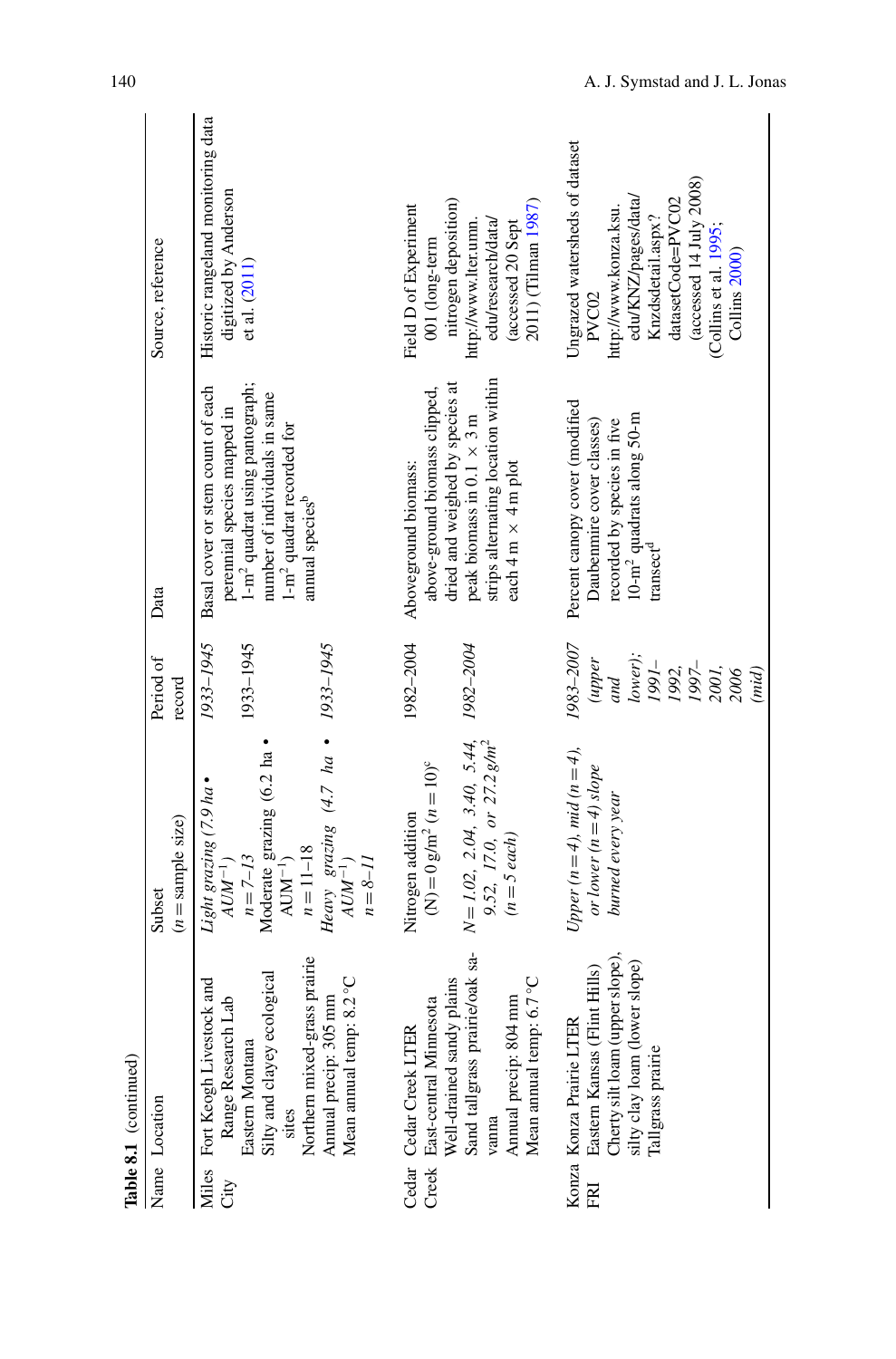|       | Table 8.1 (continued)                                                                                                                                                                                                                                 |                                                                                                                                                                                                                                                                                                                                                                              |                                                                                                                      |                                                                                                                                                                    |                                                                                                                                                                                                                   |
|-------|-------------------------------------------------------------------------------------------------------------------------------------------------------------------------------------------------------------------------------------------------------|------------------------------------------------------------------------------------------------------------------------------------------------------------------------------------------------------------------------------------------------------------------------------------------------------------------------------------------------------------------------------|----------------------------------------------------------------------------------------------------------------------|--------------------------------------------------------------------------------------------------------------------------------------------------------------------|-------------------------------------------------------------------------------------------------------------------------------------------------------------------------------------------------------------------|
|       | Name Location                                                                                                                                                                                                                                         | $(n = sample size)$<br>Subset                                                                                                                                                                                                                                                                                                                                                | Period of record                                                                                                     | Data                                                                                                                                                               | Source, reference                                                                                                                                                                                                 |
|       | Mean annual temp: 13.2°C<br>Annual precip: 824 mm                                                                                                                                                                                                     | Upper ( $n = 4$ or 8), mid ( $n = 4$<br>or 8), or lower $(n=4)$ slope<br>Upper ( $n = 4$ ), mid ( $n = 4$ ) or<br>lower ( $n = 4$ ) slope burned<br>burned every 4 years<br>every 20 years                                                                                                                                                                                   | 1983–2007 (upper and<br>1983-2007 (upper and<br>lower); 1991–2011,<br>lower); 1991–2011,<br>2006 (mid)<br>2006 (mid) | calculated only<br>because cover<br>changed in<br>estimation<br>after 1988<br>methods<br>Evenness<br>1989                                                          |                                                                                                                                                                                                                   |
| Konza | (lower slope)<br>upper slope).<br>Grazed Eastern Kansas (Flint Hills)<br>Cherty silt loam (upper slop<br>silty clay loam (lower slo<br>Mean annual temp: 13.0°C<br>$6 \text{mm}$<br>ER<br>Konza Prairie LTI<br>Annual precip: 81<br>Tallgrass prairie | mid ( $n = 8$ ), or lower ( $n = 8$ )<br>mid $(n=4)$ , or lower $(n=8)$<br>slope burned every 20 years<br>mid $(n=8)$ , or lower $(n=8)$<br>slope burned every 4 years<br>grazing on upper $(n = 8)$ ,<br>grazing on upper $(n = 8)$ ,<br>grazing on upper $(n = 8)$ ,<br>slope burned every year<br>Moderate summer bison<br>Moderate summer bison<br>Moderate summer bison | 1994–2007 (upper and<br>lower); 1997–2007<br>(Ilp) 2002–2007<br>1994-2007 (all)<br>(mid)                             | quadrats along<br>50-m transect <sup>a</sup><br>species in five<br>cover classes)<br>Percent canopy<br>Daubenmire<br>recorded by<br>(modified<br>$10-m^2$<br>cover | http://www.konza.ksu.edu/KNZ/<br>pages/data/Knzdsdetail.aspx?<br>(Hartnett et al. 1997; Towne<br>Bison-grazed watersheds of<br>(accessed $14$ July $2008$ )<br>datasetCode=PVC02<br>dataset PVC02<br>et al. 2005) |
|       | $\frac{1}{2}$<br>annmy imate reference are                                                                                                                                                                                                            |                                                                                                                                                                                                                                                                                                                                                                              |                                                                                                                      |                                                                                                                                                                    | In the subset column, treatments considered to most closely approximate reference conditions are in normal font; management practices that deviate from                                                           |

approximate reference are given in *italics* aapproximate reference are given in *udit* 

 Species richness and evenness did not differ among subsets through time (repeated measures ANOVA subset and subset × year effects *p >* 0.32) <sup>b</sup> Because methods used to measure abundance varied among species (and within species among years), evenness could not be calculated

 Because methods used to measure abundance varied among species (and within species among years), evenness could not be calculated c

*>* 0.10) Combination of treatments A and I (Tilman [1987](#page-25-0)), which did not differ in species richness and evenness through time (*p* <sup>d</sup>Data analyzed at transect level because quadrats were not labeled consistently across years dData analyzed at transect level because quadrats were not labeled consistently across years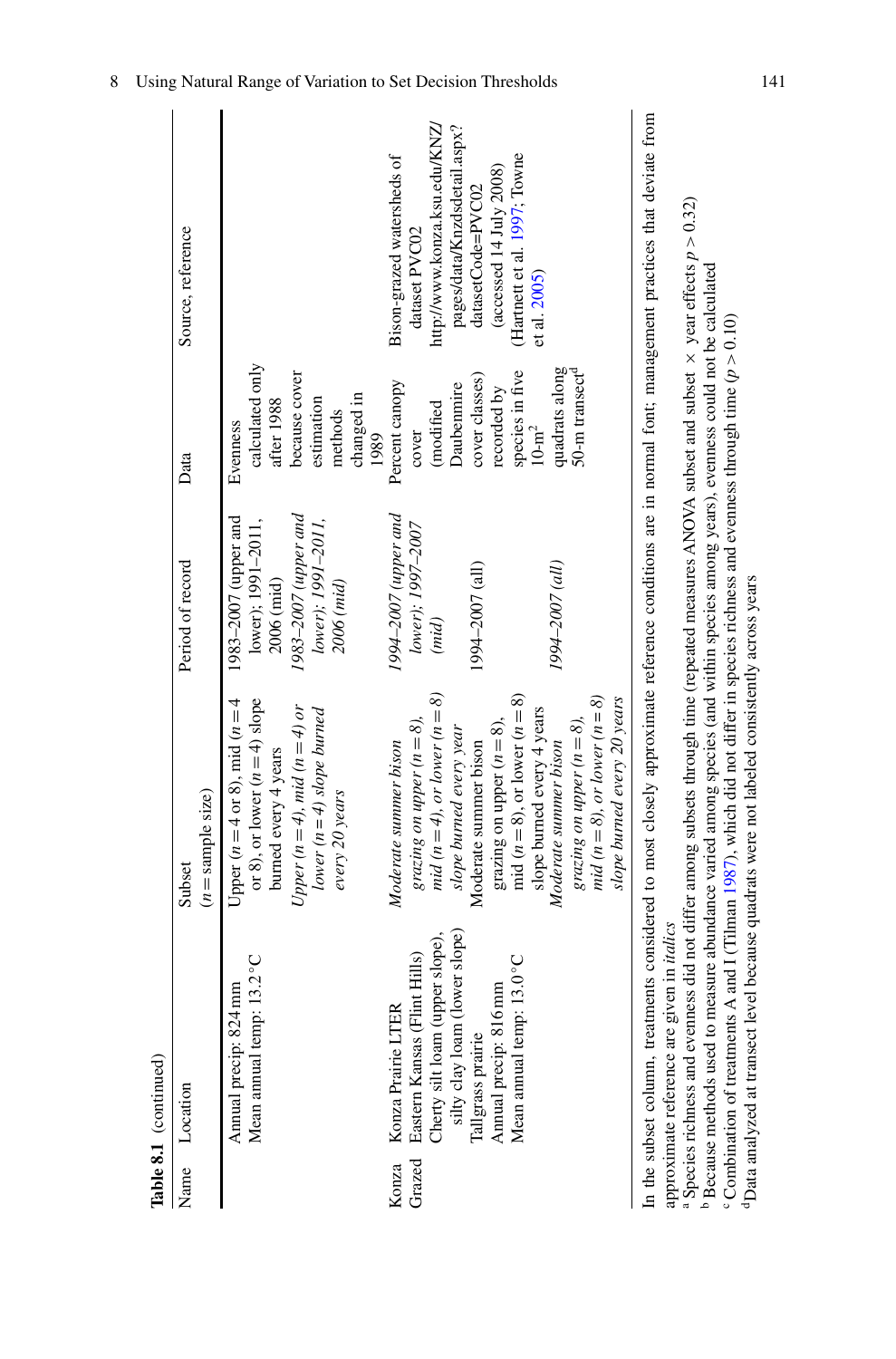# *Quantifying NRV*

For each dataset, we calculated richness and evenness for each quadrat (or transect for Konza datasets) in each year (including all species), then tested for significant differences in richness and evenness among community types (Hays), treatments (SGS, Miles City, Cedar Creek), or soil type  $\times$  treatment combinations (Konza FRI and Konza Grazed) with repeated measures ANOVAs. These effects or their interaction with each year were significant ( $p < 0.05$ ) for all but one dataset (SGS). Thus, each community type, treatment, or soil type  $\times$  treatment was treated separately for all datasets except SGS, in which all subsequent calculations combined the two grazing treatments into a single time series. We calculated annual richness and evenness means and 95 % confidence interval of those means for each community type/treatment/soil  $\times$  treatment, as well as the median and 10th, 25th, 75th, and 90th percentiles and full range of each response variable over the entire time series for a single reference treatment (where applicable; see Table [8.1\)](#page-8-0). As a measure of temporal variability, we calculated the CV in richness and evenness through time for each quadrat/transect.

Since species richness or evenness fluctuations may be related to fluctuations in precipitation via individual species'response to moisture, we also quantified temporal variability of precipitation as the CV of mean annual precipitation over the period in which vegetation data were collected. Interannual fluctuations in GPG aboveground net primary production are also considerable and have been characterized much more fully than fluctuations in species richness or evenness (Webb et al. [1978](#page-25-0), [1983](#page-25-0); Sala et al. [1988;](#page-24-0) Smart et al. [2007](#page-24-0)). To put the variability of species richness and evenness in the context of variability of this other important GPG attribute, we calculated the CV of total density, cover, or biomass (measure varies among datasets; see Table [8.1\)](#page-8-0) through time for each quadrat or transect.

# **Variation of Plant Species Richness and Evenness in Great Plains Grasslands**

Median species richness in  $1-m^2$  quadrats varies from 4 to 12, and evenness varies from 0.34 to 0.68, in western GPG (SGS, Hays, and Miles City; Figs. [8.3–](#page-12-0)[8.5\)](#page-14-0). In the more productive and diverse eastern GPG, median species richness is 14 in just  $0.3 \text{ m}^2$  in the sand savanna (Cedar Creek; Fig. [8.6a](#page-15-0)), and 37–54 species in five 10-m<sup>2</sup> quadrats in the Flint Hills of Kansas (Konza; Fig. [8.7a](#page-16-0)–c, g–i); median evenness was similar between the sites, ranging from 0.623 to 0.675 (Figs. [8.6b](#page-15-0), [8.7d](#page-16-0)–f, j–l). The low evenness values at Hays (Fig. [8.4,](#page-13-0) *right*) compared to the other sites may be due to the way that species abundance was measured (basal cover vs. density or foliar cover) rather than an inherent difference in structure of the plant community.

Temporal variability of species richness in these datasets is fairly consistent across the wide variety of conditions occurring in shortgrass prairie in Colorado (SGS) to tallgrass sand savanna in Minnesota (Cedar Creek), with richness CVs in the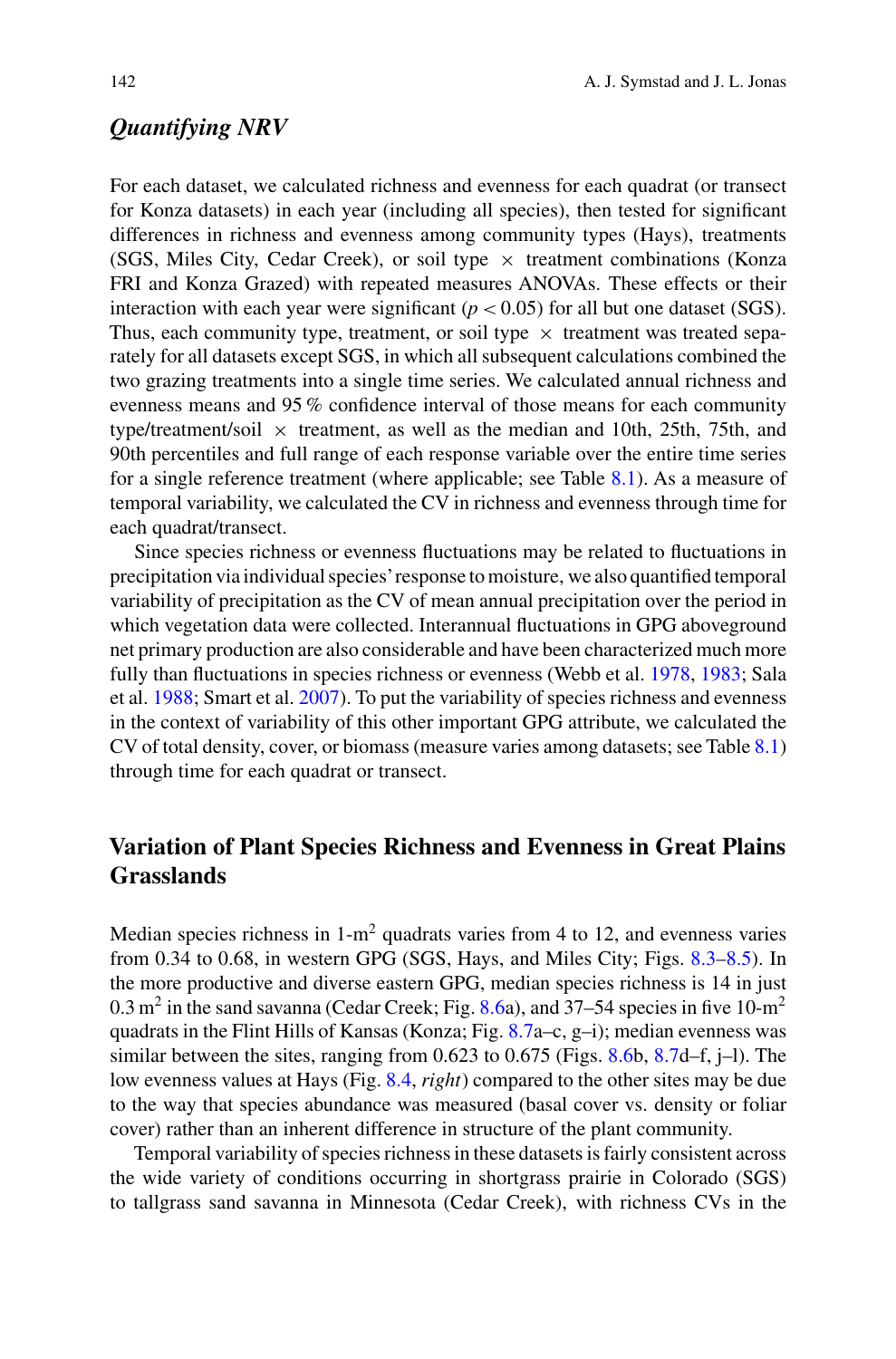<span id="page-12-0"></span>

**Fig. 8.3** Mean ( $\pm$  95 % CI) annual species richness (*left*) and evenness (*right*) in 1-m<sup>2</sup> quadrats in northeastern Colorado shortgrass prairie (SGS dataset). *Bands* indicate 25–75th (*darker gray*) and 10–90th (*lighter gray*) percentile range of all values measured in indicated time period, and *dotted lines* indicate the full range of these values. The *thick horizontal line* is the long-term median of these values

0.20–0.45 range (Table [8.2\)](#page-17-0). Flint Hills tallgrass prairie (Konza) shows much lower richness  $CVs$  ( $< 0.20$ ), but this is likely due to the much larger area covered by each sample. The chances of one or a few species winking in or out from one year to the next are presumably much higher in a small quadrat than in the 50-m<sup>2</sup> area sampled for the Konza datasets. Higher species richness CVs seem to be related more to whether a time series includes the 1930s Dust Bowl period of extreme drought in this region rather than to the length of the time series. Comparing richness CVs from SGS and Cedar Creek (Dust Bowl not included) to those of Hays and Miles City (Dust Bowl included), versus comparing SGS and Miles City (*<* 15 years) to Cedar Creek and Hays ( $\geq$  25 years), illustrates this point (Table [8.2\)](#page-17-0). Temporal variability of evenness spans a larger range among the time series than does species richness variability, but evenness CV is not consistently greater than that of richness at a given site.

Temporal variability of species richness in these datasets is consistently lower than that of production (Table [8.2\)](#page-17-0) suggesting that this may be true across a wider range of locations than those investigated here. In contrast, temporal variability of evenness relative to that of production is inconsistent within and across sites, as is the variability of richness or evenness relative to precipitation. The latter indicates that, although GPG production is generally related to temporal variations in precipitation (Webb et al. [1978,](#page-25-0) [1983;](#page-25-0) Sala et al. [1988;](#page-24-0) Smart et al. [2007](#page-24-0)), the same is not true for GPG diversity. Indeed, analyses investigating the relationship between plant species richness and a variety of weather variables in GPG suggests that there is little consistency in these relationships across sites or among management treatments within sites (Jonas et al. in revision). It is important to note, however, that temporal variability in richness and evenness is frequently of similar magnitude to differences in the metrics among management treatments (e.g., fire; Fig. [8.7d](#page-16-0)–f vs. Fig. [8.8b](#page-20-0)) or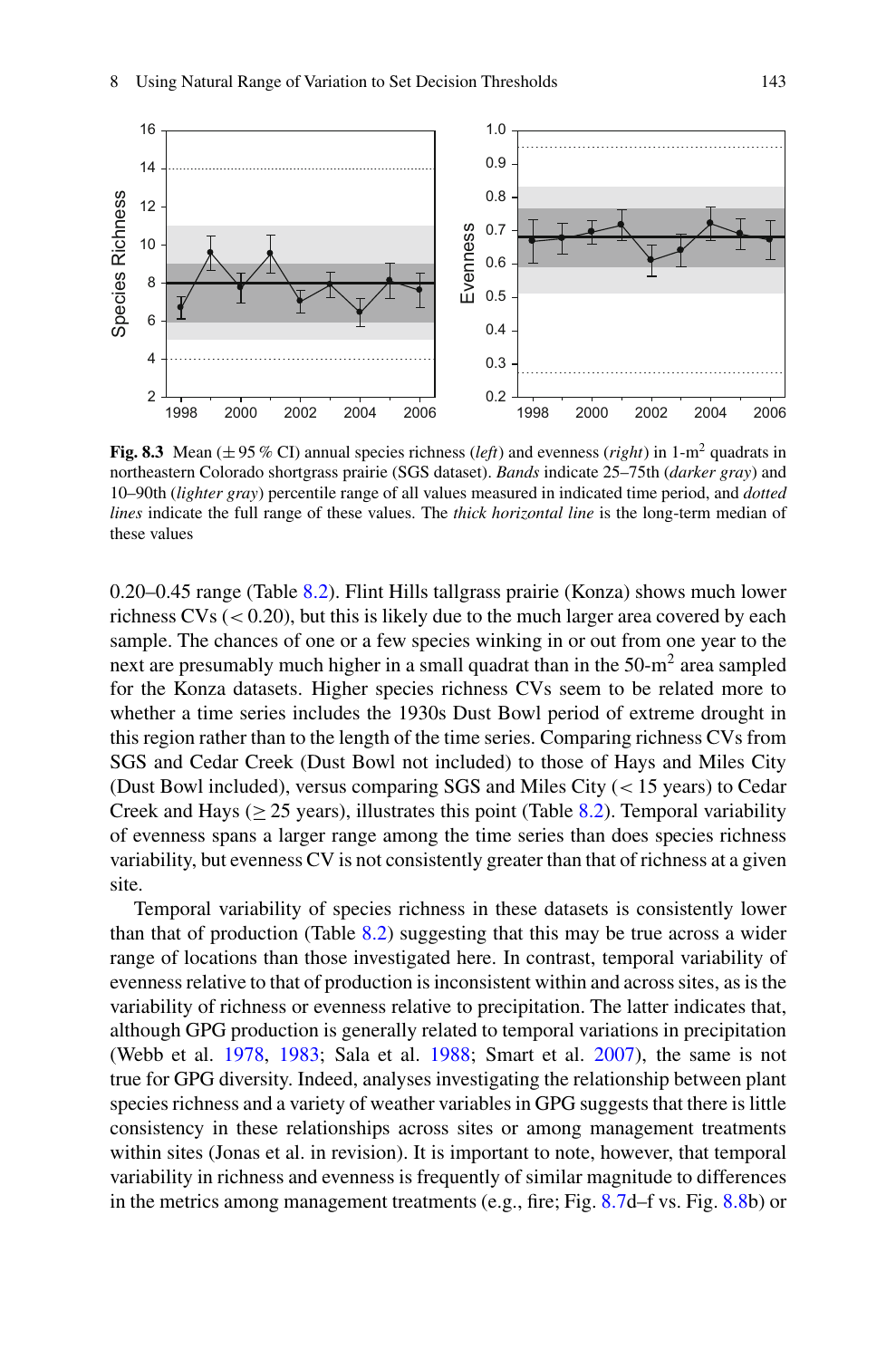<span id="page-13-0"></span>

**Fig. 8.4** Mean (± 95 % CI) annual species richness (*left*) and evenness (*right*) in 1-m<sup>2</sup> quadrats in five vegetation types in central Kansas mixed-grass prairie (Hays dataset). Shading and lines as in Fig. [8.3](#page-12-0)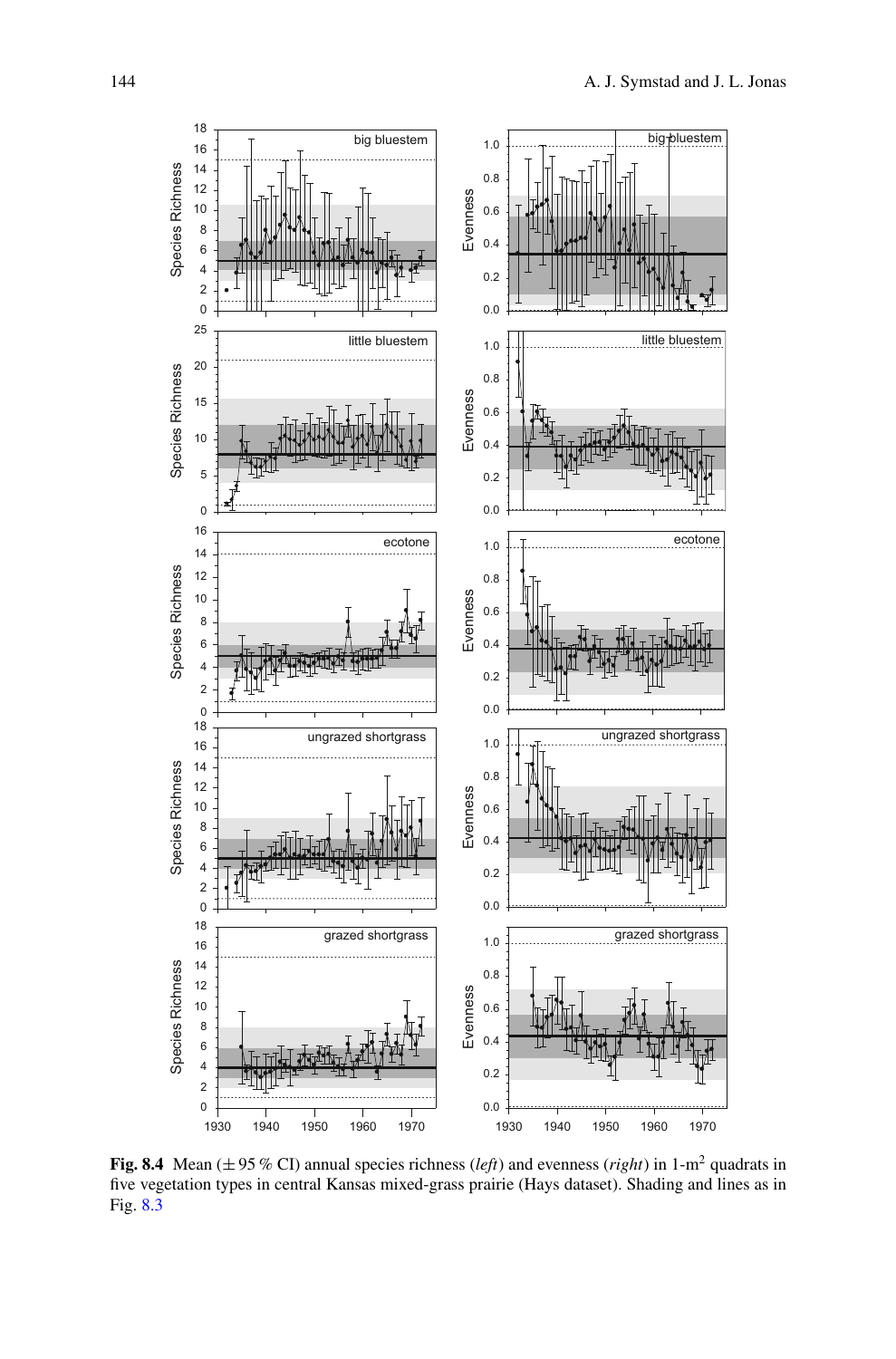<span id="page-14-0"></span>

**Fig. 8.5** (*Left*) Mean ( $\pm$  95 % CI) annual species richness in 1-m<sup>2</sup> quadrats in moderately grazed mixed-grass prairie in eastern Montana (Miles City dataset). Shading and lines as in Fig. [8.3.](#page-12-0) (*Right*) Box-whisker diagrams for light, moderate, and heavy grazing treatments at the same location and over the same time period depicted at *left*. For each treatment, the median (*central line*), middle quartiles (*box*), 10th and 90th percentiles (*whiskers*), and outlying values (+*'s*) are shown

experimental treatments simulating anthropogenic stresses (e.g., nitrogen deposition; Fig. [8.6b](#page-15-0) vs. Fig. [8.6d](#page-15-0)). This "noise" that makes detecting effects of these factors on GPG difficult has been noted previously by other authors (Gibson and Hulbert [1987;](#page-23-0) Biondini et al. [1989](#page-22-0); Coppedge et al. [1998;](#page-22-0) Wienk et al. [2009](#page-25-0)).

## **Where Should the Decision Threshold Be?**

Possible ranges of plant species richness and evenness that might be considered NRVs for a variety of GPG communities are illustrated in Figs. [8.3–](#page-12-0)[8.7.](#page-16-0) By definition, the range spanning the 25–75th percentiles ("interquartile" range; dark gray band in Figs. [8.3](#page-12-0)[–8.7\)](#page-16-0) includes half of the values measured, whereas the 10–90th percentile range (light gray band) includes 80 % of them. In most cases, the latter range is substantially larger than the former, indicating substantially different deviations from the central tendency that would be needed to spur a change in management activity if the decision threshold were simply the outside bound of the NRV. For example, the declining values of species richness in fertilized plots at Cedar Creek (Fig. [8.6a](#page-15-0)) could prompt action in 1985 if the decision threshold were determined by the interquartile range, but they would not garner attention until 1988, or possibly even 1996, if the decision threshold were based on the wider 10–90th percentile range. And, of course, there would be no action at all if the decision threshold was based on the full range of values. Basing NRVs and decision thresholds on this full range is particularly problematic for Hays, the longest dataset and one that began during the Dust Bowl,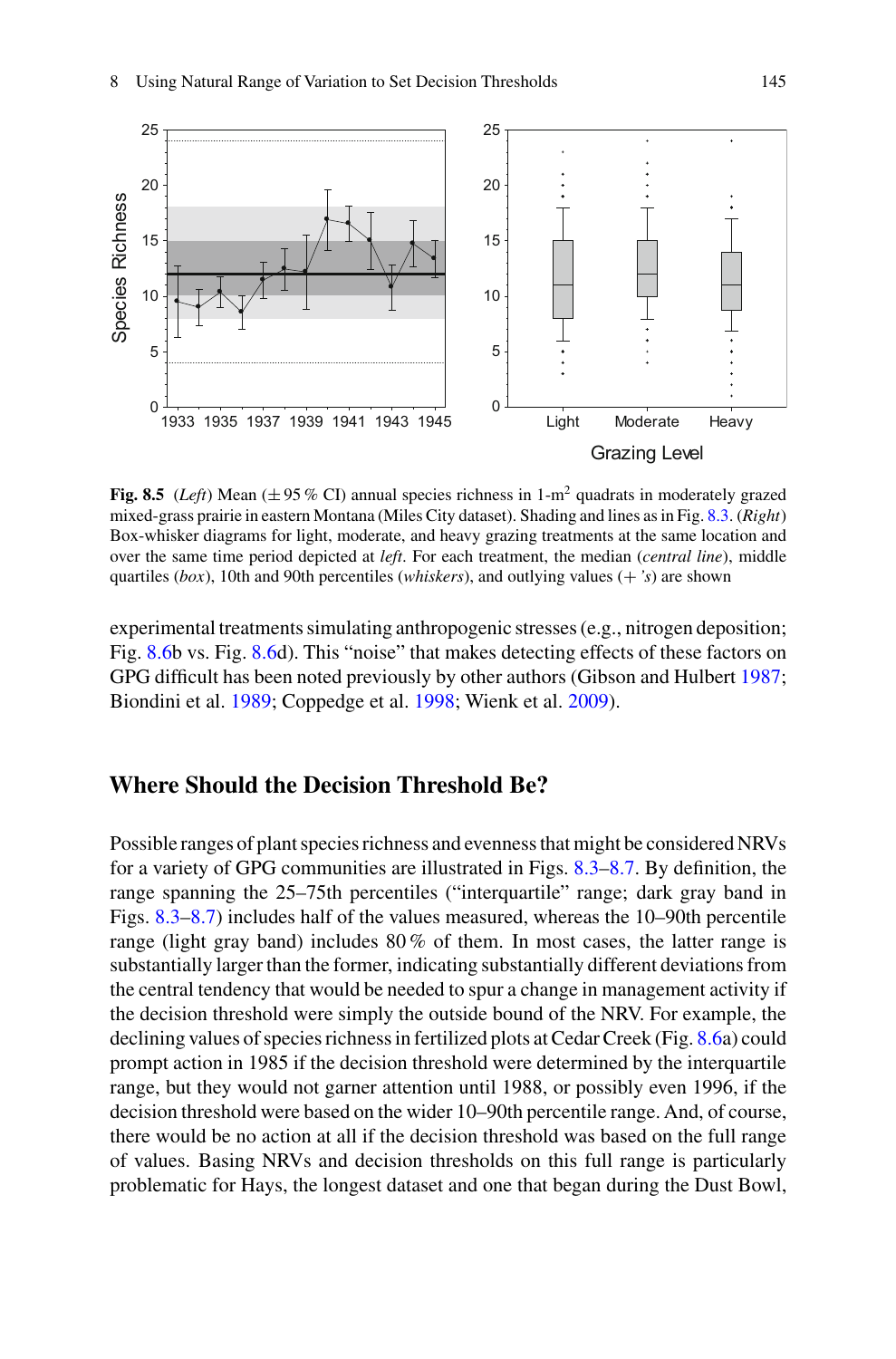<span id="page-15-0"></span>

**Fig. 8.6 a, b** Mean ( $\pm$  95 % CI) annual species richness (**a**) and evenness (**b**) in 0.3-m<sup>2</sup> quadrats in unfertilized (reference condition; *black circles*) and fertilized (17.0 g nitrogen/m2, *white circles*) sand savanna in east-central Minnesota (Cedar Creek dataset). Fertilized time series are offset slightly for clarity. Shading and lines as in Fig. [8.3.](#page-12-0) **c**, **d** Box-whisker diagrams for nitrogen (N) addition treatments at the same location and over the same time period depicted in (**a**) and (**b**). For each treatment, the median (*central line*), middle quartiles (*box*), 10th and 90th percentiles (*whiskers*), and outlying values (+*'s*) are shown. Lower-case letters above boxes indicate significant differences among treatments ( $p < 0.05$ )

because the range of evenness values experienced by the system essentially equals the full range of values mathematically possible for this index.

A single location's species richness value falling outside of the range chosen as the NRV under current conditions would generally not warrant the management action prescribed by the decision threshold. Decisions would be based on the mean or median of the sample frame and the confidence in that estimate. A single year's crossing out of the NRV also might not warrant immediate action. For example, if we say that the NRVs in Fig. 8.6a are independent of the time series shown therein, the drop in mean species richness of the unfertilized plant community at Cedar Creek below the interquartile range in 1988 might not spur action because richness returns to within this range the next year and stays there for the duration of the monitoring. Thus, a decision threshold might require that the metric of interest show a consistent trend of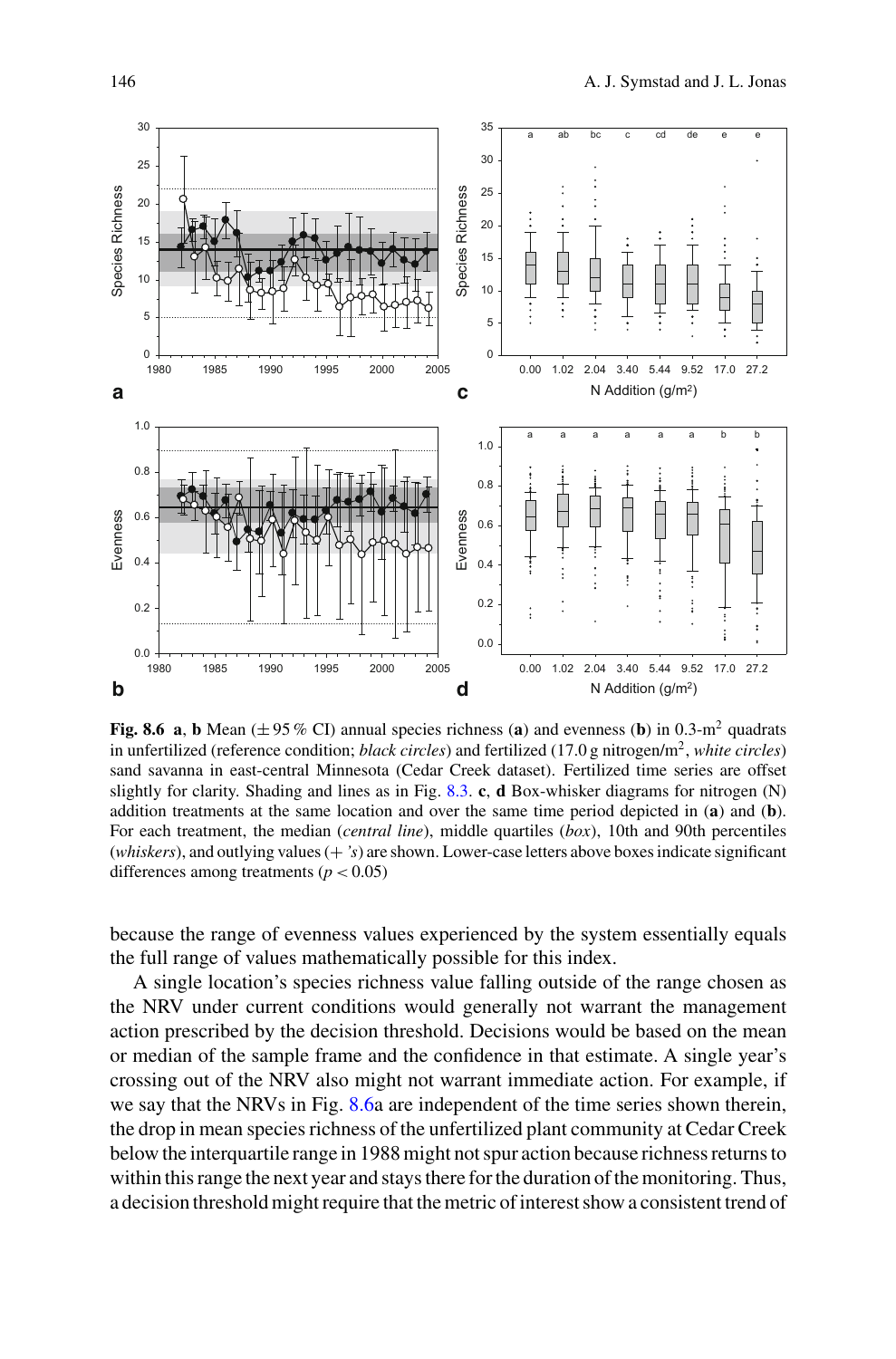<span id="page-16-0"></span>

**Fig. 8.7** Mean ( $\pm$  95 % CI) annual species richness and evenness for five 10-m<sup>2</sup> quadrats in quadrennially burned, ungrazed (**a**–**f**) and grazed (**g**–**l**) tallgrass prairie in three different topographic positions/soil types in eastern Kansas (**a**–**f**, Konza FRI dataset; **g**–**l**, Konza Grazed dataset). *Shading and lines* as in Fig. [8.3](#page-12-0)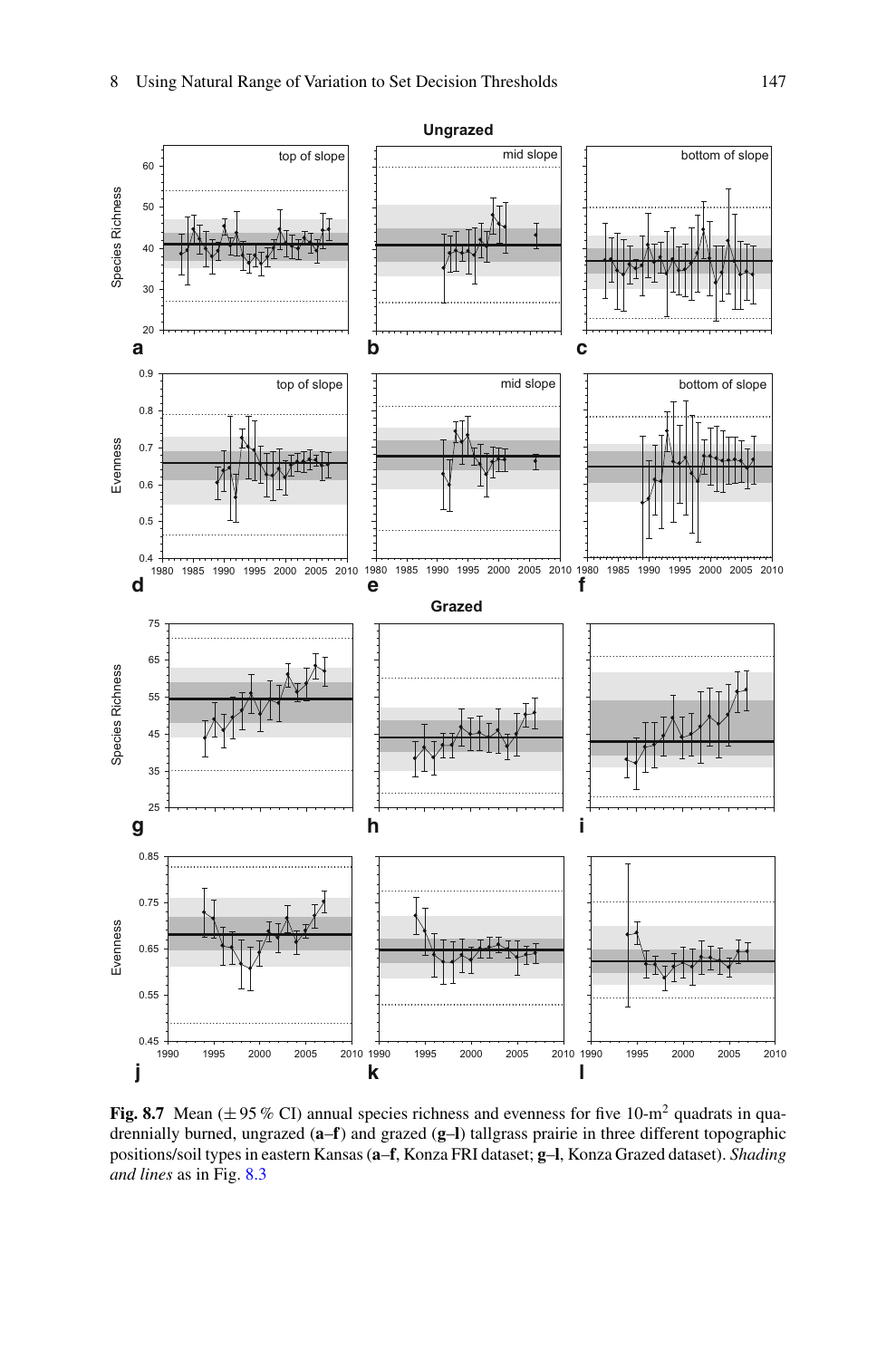| $0.619(0.405 - 0.882)$<br>(total density, cover,<br>$0.502(0.237 - 0.900)$<br>0.571 (0.488-0.650)<br>$0.233(0.155 - 0.291)$<br>$0.444(0.327 - 0.580)$<br>$0.195(0.139 - 0.235)$<br>$0.129(0.097 - 0.196)$<br>$0.240(0.187 - 0.328)$<br>$0.214(0.134 - 0.337)$<br>$0.477(0.369 - 0.563)$<br>$0.489(0.405 - 0.612)$<br>$0.270(0.212 - 0.351)$<br>0.232 (0.182-0.300)<br>$0.187(0.115 - 0.288)$<br>CV of "production"<br>$0.404(0.309 - 0.532)$<br>0.175 (0.144-0.255)<br>$0.195(0.120 - 0.275)$<br>$0.223(0.167 - 0.299)$<br>0.191 (0.155-0.233)<br>or biomass)<br>Could not be calculated<br>0.183 (0.102-0.326)<br>$0.099(0.063 - 0.150)$<br>$0.076(0.051 - 0.140)$<br>$0.060(0.041 - 0.090)$<br>0.677 (0.275-0.950)<br>$0.482(0.227 - 0.846)$<br>$0.105(0.084 - 0.120)$<br>$0.064(0.048 - 0.085)$<br>0.696 (0.486-0.838)<br>$0.493(0.235 - 0.693)$<br>$0.469(0.374 - 0.755)$<br>$(0.448)(0.346-0.649)$<br>$0.181(0.132 - 0.218)$<br>$0.087(0.036 - 0.113)$<br>0.073 (0.057-0.092)<br>0.054 (0.037-0.076)<br>$(0.081(0.049 - 0.097))$<br>0.107 (0.101-0.115)<br>$0.080(0.060 - 0.105)$<br>CV of evenness<br>$0.110(0.070 - 0.147)$<br>$0.358(0.326 - 0.380)$<br>$0.382(0.219 - 0.536)$<br>$0.360(0.207 - 0.614)$<br>$0.233(0.195 - 0.278)$<br>$0.112(0.094 - 0.140)$<br>$0.160(0.071 - 0.221)$<br>$0.231(0.112 - 0.395)$<br>$0.408(0.292 - 0.490)$<br>$0.429(0.291 - 0.545)$<br>$0.088(0.074 - 0.104)$<br>$0.199(0.163 - 0.250)$<br>$0.127(0.108 - 0.156)$<br>$0.319(0.228 - 0.423)$<br>$0.282(0.186 - 0.436)$<br>$0.330(0.239 - 0.528)$<br>$0.060(0.039 - 0.102)$<br>0.131 (0.078-0.178)<br>$0.117(0.086 - 0.143)$<br>$0.084(0.062 - 0.103)$<br>0.077 (0.069-0.088)<br>$0.106(0.068 - 0.131)$<br>CV of species<br>richness<br>Grazed quadrennially burned slope<br>Medium grazing $(6.2 \text{ ha} \cdot \text{AUM}^{-1})$<br>Little bluestem-shortgrass ecotone<br>Grazed annually burned lowland<br>Grazed and ungrazed combined<br>Grazed annually burned upland<br>High grazing $(4.7 \text{ ha} \cdot \text{AUM}^{-1})$<br>Low grazing $(7.9$ ha $\bullet$ AUM <sup>-1</sup> )<br>Quadrennially burned lowland<br>Grazed annually burned slope<br>Quadrennially burned upland<br>Grazed quadrennially burned<br>Grazed quadrennially burned<br>Quadrennially burned slope<br>Annually burned lowland<br>Annually burned upland<br>Annually burned slope<br>Shortgrass (grazed)<br>Little bluestem<br>Big bluestem<br>Shortgrass<br>upland<br>Subset<br>Sand tallgrass<br>Mixed-grass<br>Mixed-grass<br>Prairie type<br>Shortgrass<br>Tallgrass<br>Tallgrass<br>Konza Grazed<br>Cedar Creek<br>Miles City<br>Konza FRI<br>Dataset<br>Hays<br>SGS | datasets described in Table 8.1 | Table 8.2 Temporal variability of plant species richness, evenness, and production in reference (plain font) or alternative reference (italics) conditions for |  |                          |
|-------------------------------------------------------------------------------------------------------------------------------------------------------------------------------------------------------------------------------------------------------------------------------------------------------------------------------------------------------------------------------------------------------------------------------------------------------------------------------------------------------------------------------------------------------------------------------------------------------------------------------------------------------------------------------------------------------------------------------------------------------------------------------------------------------------------------------------------------------------------------------------------------------------------------------------------------------------------------------------------------------------------------------------------------------------------------------------------------------------------------------------------------------------------------------------------------------------------------------------------------------------------------------------------------------------------------------------------------------------------------------------------------------------------------------------------------------------------------------------------------------------------------------------------------------------------------------------------------------------------------------------------------------------------------------------------------------------------------------------------------------------------------------------------------------------------------------------------------------------------------------------------------------------------------------------------------------------------------------------------------------------------------------------------------------------------------------------------------------------------------------------------------------------------------------------------------------------------------------------------------------------------------------------------------------------------------------------------------------------------------------------------------------------------------------------------------------------------------------------------------------------------------------------------------------------------------------------------------------------------------------------------------------|---------------------------------|----------------------------------------------------------------------------------------------------------------------------------------------------------------|--|--------------------------|
|                                                                                                                                                                                                                                                                                                                                                                                                                                                                                                                                                                                                                                                                                                                                                                                                                                                                                                                                                                                                                                                                                                                                                                                                                                                                                                                                                                                                                                                                                                                                                                                                                                                                                                                                                                                                                                                                                                                                                                                                                                                                                                                                                                                                                                                                                                                                                                                                                                                                                                                                                                                                                                                       |                                 |                                                                                                                                                                |  | precipitation<br>$CV$ of |
|                                                                                                                                                                                                                                                                                                                                                                                                                                                                                                                                                                                                                                                                                                                                                                                                                                                                                                                                                                                                                                                                                                                                                                                                                                                                                                                                                                                                                                                                                                                                                                                                                                                                                                                                                                                                                                                                                                                                                                                                                                                                                                                                                                                                                                                                                                                                                                                                                                                                                                                                                                                                                                                       |                                 |                                                                                                                                                                |  | 0.333                    |
|                                                                                                                                                                                                                                                                                                                                                                                                                                                                                                                                                                                                                                                                                                                                                                                                                                                                                                                                                                                                                                                                                                                                                                                                                                                                                                                                                                                                                                                                                                                                                                                                                                                                                                                                                                                                                                                                                                                                                                                                                                                                                                                                                                                                                                                                                                                                                                                                                                                                                                                                                                                                                                                       |                                 |                                                                                                                                                                |  | 0.258                    |
|                                                                                                                                                                                                                                                                                                                                                                                                                                                                                                                                                                                                                                                                                                                                                                                                                                                                                                                                                                                                                                                                                                                                                                                                                                                                                                                                                                                                                                                                                                                                                                                                                                                                                                                                                                                                                                                                                                                                                                                                                                                                                                                                                                                                                                                                                                                                                                                                                                                                                                                                                                                                                                                       |                                 |                                                                                                                                                                |  | 0.331                    |
|                                                                                                                                                                                                                                                                                                                                                                                                                                                                                                                                                                                                                                                                                                                                                                                                                                                                                                                                                                                                                                                                                                                                                                                                                                                                                                                                                                                                                                                                                                                                                                                                                                                                                                                                                                                                                                                                                                                                                                                                                                                                                                                                                                                                                                                                                                                                                                                                                                                                                                                                                                                                                                                       |                                 |                                                                                                                                                                |  | 0.210                    |
|                                                                                                                                                                                                                                                                                                                                                                                                                                                                                                                                                                                                                                                                                                                                                                                                                                                                                                                                                                                                                                                                                                                                                                                                                                                                                                                                                                                                                                                                                                                                                                                                                                                                                                                                                                                                                                                                                                                                                                                                                                                                                                                                                                                                                                                                                                                                                                                                                                                                                                                                                                                                                                                       |                                 |                                                                                                                                                                |  | 0.234                    |
|                                                                                                                                                                                                                                                                                                                                                                                                                                                                                                                                                                                                                                                                                                                                                                                                                                                                                                                                                                                                                                                                                                                                                                                                                                                                                                                                                                                                                                                                                                                                                                                                                                                                                                                                                                                                                                                                                                                                                                                                                                                                                                                                                                                                                                                                                                                                                                                                                                                                                                                                                                                                                                                       |                                 | lowland                                                                                                                                                        |  | 0.219                    |

<span id="page-17-0"></span>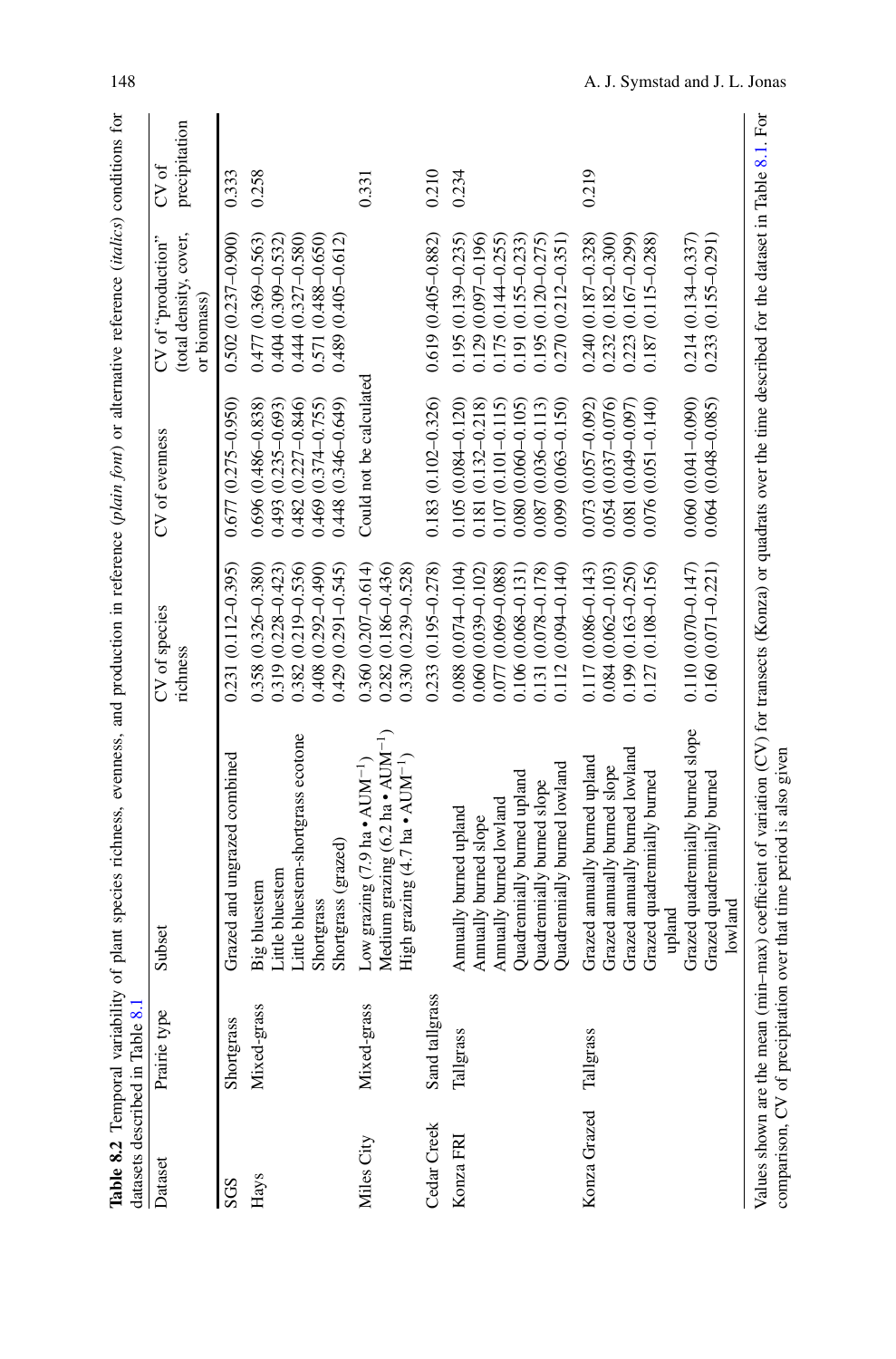deviating from the NRV. Taking action also requires understanding the reason for the departure. In the Cedar Creek example, the precipitous drop in richness was caused by a severe drought (Tilman and El Haddi [1992](#page-25-0)), a natural environmental driver usually requiring no management intervention. On the other hand, if the departure from NRV were linked to a fertilizer spill, remedial action should be taken.

How long to wait, though, will depend on the relative costs and benefits of acting when the system can actually recover on its own versus being too slow in taking action so that the system crosses into an undesirable state from which it cannot recover. These costs and benefits are formally codified in a utility function (Martin et al. [2009](#page-23-0); Nichols et al. Chap. 2), which also incorporates knowledge about the ecosystem's response to specific management actions with respect to management objectives. Since utility functions are unique to each management situation and are relatively rare for vegetation management in natural areas, we do not address this issue. We emphasize, however, that using management thresholds and assessment points based simply on NRV is a reasonable first step towards constructing more rigorous decision-making models in GPG.

A judicious approach in this situation would be to designate the interquartile NRV as the bounds for instigating more attention, such as more detailed analyses of data (e.g., closer look at species composition, exotic species richness and abundance, or woody plant cover) or increasing the intensity of sampling (surveillance assessment points; Mitchell et al., Chap. 10), and to designate the broader 10–90th percentile NRV as the bounds to instigate a specific-management action (action assessment point). The rationale for having these two different assessment points is to avoid the cost (monetary and ecological) of initiating an action when unnecessary, such as when the system returns to the narrower NRV prior to reaching the action assessment point.

#### **Some Notes About the Values We Present**

Designating what constitutes the "reference" condition is far from straightforward in an ecosystem that does not lend itself to most historical reconstruction techniques (e.g., dendrochronology). Although there is uncertainty about the intensity, frequency, and spatial patterning of fire and grazing before European settlement in all of these systems, we are certain that the conditions maintained at the sites from which we obtained our data substantially diverged from presettlement conditions. For example, grazing at these sites, if it occurred at all, was much more regulated (timing and intensity) than what occurred when large herds of bison, elk, and pronghorn freely roamed the Great Plains, and there are known differences in behavior and dietary preferences between these native grazers and domestic cattle (Plumb and Dodd [1993;](#page-24-0) Hartnett et al. [1997;](#page-23-0) Towne et al. [2005\)](#page-25-0). Prescribed fire, if it occurred at all, was also applied quite regularly and uniformly and during conditions that do not necessarily mimic those of presettlement times (Higgins [1986](#page-23-0)). Because it is impossible to return to presettlement fire and grazing regimes and undo landscape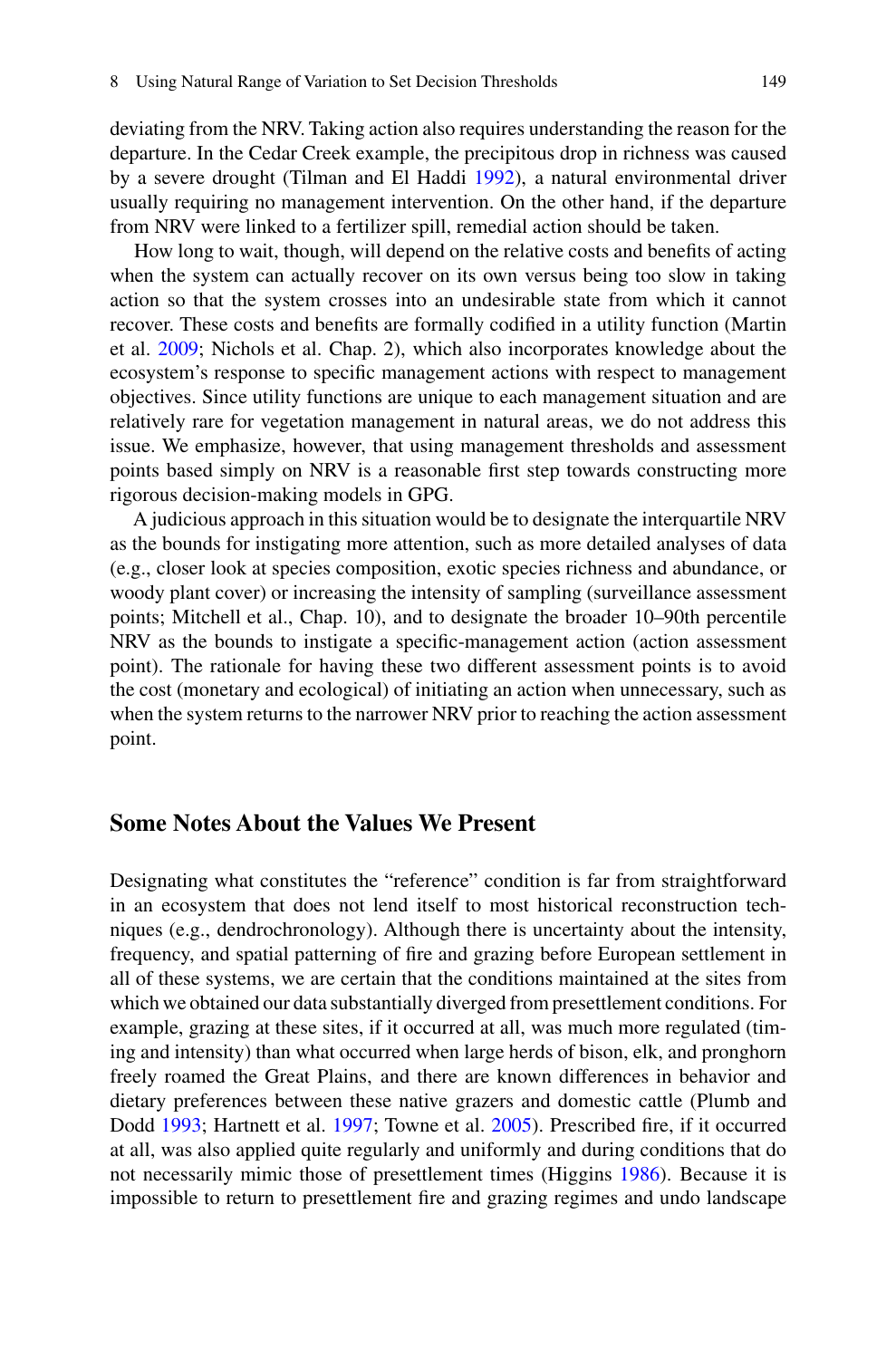fragmentation, atmospheric pollution (including greenhouse gas emissions), etc., the species richness and evenness values we present are reasonable alternatives.

Although we used only one "reference" condition to illustrate fluctuations in species richness and evenness through time (Figs. [8.3–](#page-12-0)[8.7\)](#page-16-0), we acknowledge that others may disagree with those choices by presenting summary information on temporal variability (Table [8.2\)](#page-17-0) and overall variation (Figs. [8.5,](#page-14-0) [8.8\)](#page-20-0) for conditions that could also be considered reference. For example, although the assumed fire return interval in presettlement tallgrass prairie is 3–5 years (Knapp et al. [1998](#page-23-0); hence our using the 4-year fire return interval as the reference condition for Konza datasets), shrub cover has steadily increased under these conditions at Konza, whether grazed or not (Heisler et al. [2003](#page-23-0); Briggs et al. [2005](#page-22-0); Ratajczak et al. [2011\)](#page-24-0), indicating the vegetation is not in reference condition despite the maintenance of the historical fire frequency. Indeed, shrub cover at Konza has increased slightly even under annual burning, indicating that management more aggressive than the historical fire regime may not be able to attain or maintain vegetation within the NRV in the face of changing atmospheric and herbivory conditions (Briggs et al. [2005\)](#page-22-0).

We also acknowledge that some datasets probably do not adequately describe NRV for certain conditions. In particular, species richness has continuously increased since bison grazing was initiated in 1994 in the Konza datasets (Fig. [8.7g](#page-16-0)–i), indicating that the system has not yet reached equilibrium with the new conditions. Similarly, the Miles City dataset, begun in the Dust Bowl, may not be long enough to capture the full recovery of the system from this severe drought (Albertson and Weaver [1944;](#page-21-0) Adler and Levine [2007](#page-21-0); i.e., compare Figs. [8.4](#page-13-0) and [8.7\)](#page-16-0).

The datasets we used cover only a small subset of the many grassland-vegetation assemblages that occur across the Great Plains. However, the values we derived for NRVs (interquartile and 10–90th percentile ranges) provide a starting point for managers at other sites. For example, species richness in a native prairie unit at Fort Union Trading Post National Historical Site in western North Dakota is well within the center of the interquartile range for Miles City. This position is consistent with other aspects of the vegetation at Fort Union that suggest that it is in good condition (Symstad [2011](#page-24-0)). On the other hand, the mixed-grass prairie at Scotts Bluff National Monument in western Nebraska has a substantial amount of invasive, annual brome (*Bromus* spp.) grasses, suggesting poor condition. Species richness there is well below the 10th percentile of Miles City mixed-grass prairie and near the 25th percentile for the mixed-grass communities at Hays (Symstad [2005\)](#page-24-0). When determining whether the values presented here are relevant for other sites, managers would benefit from a short term but spatially extensive sampling of one or more reference sites relevant to their location. Given the paucity of long-term monitoring in GPG vegetation, however, we believe the temporal variability information we present (CVs in Table [8.2\)](#page-17-0) is likely to be the best available.

Unfortunately, the natural variability of these metrics through time may make detecting trends towards undesirable changes in GPG vegetation difficult. For example, Collins et al. demonstrated that annual spring burning of tallgrass prairie in the Flint Hills of Kansas is known to lead to statistically significantly lower species richness compared to areas burned every 3–4 years (Collins et al. [1995;](#page-22-0) Collins [2000;](#page-22-0)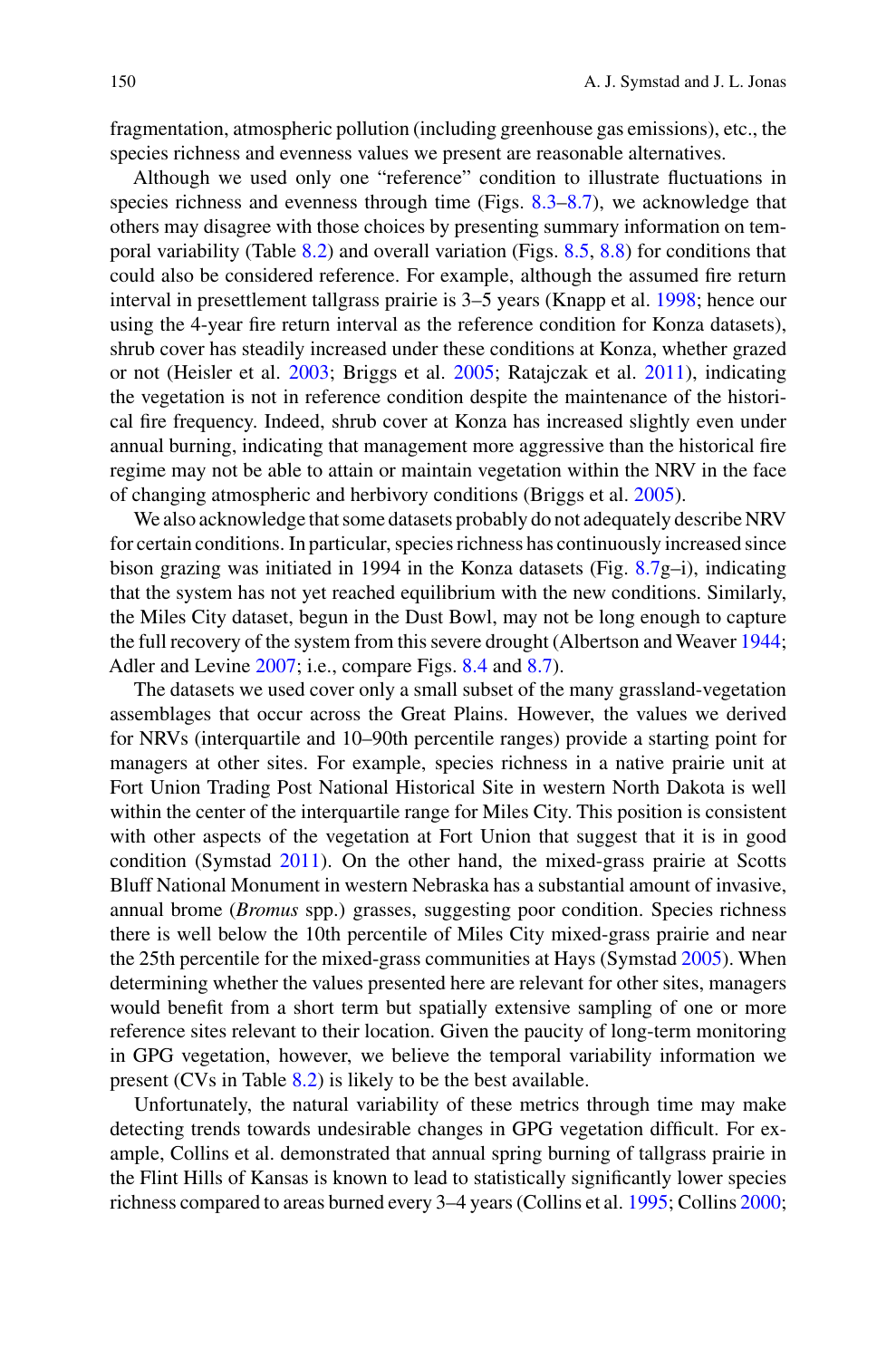<span id="page-20-0"></span>

**Fig. 8.8** Box-whisker plots of species richness (**a**) and evenness (**b**) values from five 10-m<sup>2</sup> quadrats for three fire return interval treatments in three topographic positions/soil types in ungrazed, eastern Kansas tallgrass prairie, 1983–2007 (richness) or 1989–2007 (evenness) (Konza FRI dataset). For each treatment  $\times$  topographic position combination, the median *(central line)*, middle quartiles (*box*), 10th and 90th percentiles (*whiskers*), and outlying values ( +*'s*) are shown. *Lower-case letters* below boxes indicate significant differences among treatments within topographic position  $(p < 0.05)$ 

Fig. 8.8a). In the Konza FRI dataset, the difference between annual and quadrennial burning is reflected by the fact that the median richness of annually burned prairie is below the 25th percentile for the quadrennially burned (reference condition) in each of the three slope positions prairie (Fig. 8.8a). On the other hand, even fairly low levels of nitrogen fertilization have been shown to significantly reduce species richness at Cedar Creek (Tilman [1987;](#page-25-0) Clark and Tilman [2008](#page-22-0); Fig. [8.6c](#page-15-0)), but the median value of richness in significantly impacted plots (2.04 and 3.40 g  $N/m<sup>2</sup>$  added per year) is well within the interquartile range of richness for the unfertilized plots (Fig. [8.6c](#page-15-0)). In this case, the experimental evidence supports setting surveillanceassessment points within a narrower range than the interquartile based on temporal variability, but action assessment points/decision thresholds would need to be tempered by the fact that a severe drought (in 1987–1988) drove species richness and evenness well outside the interquartile range (Fig. [8.6a](#page-15-0), b).

#### **Conclusions**

In ecosystems exhibiting a wide range of natural variability, identifying ecological or decision thresholds can be challenging. Employing the NRV concept to describe attributes of interest based on long-term information for an ecosystem is a promising avenue for determining surveillance and action-assessment points or decision thresholds. This case study presents actual values of plant species richness and evenness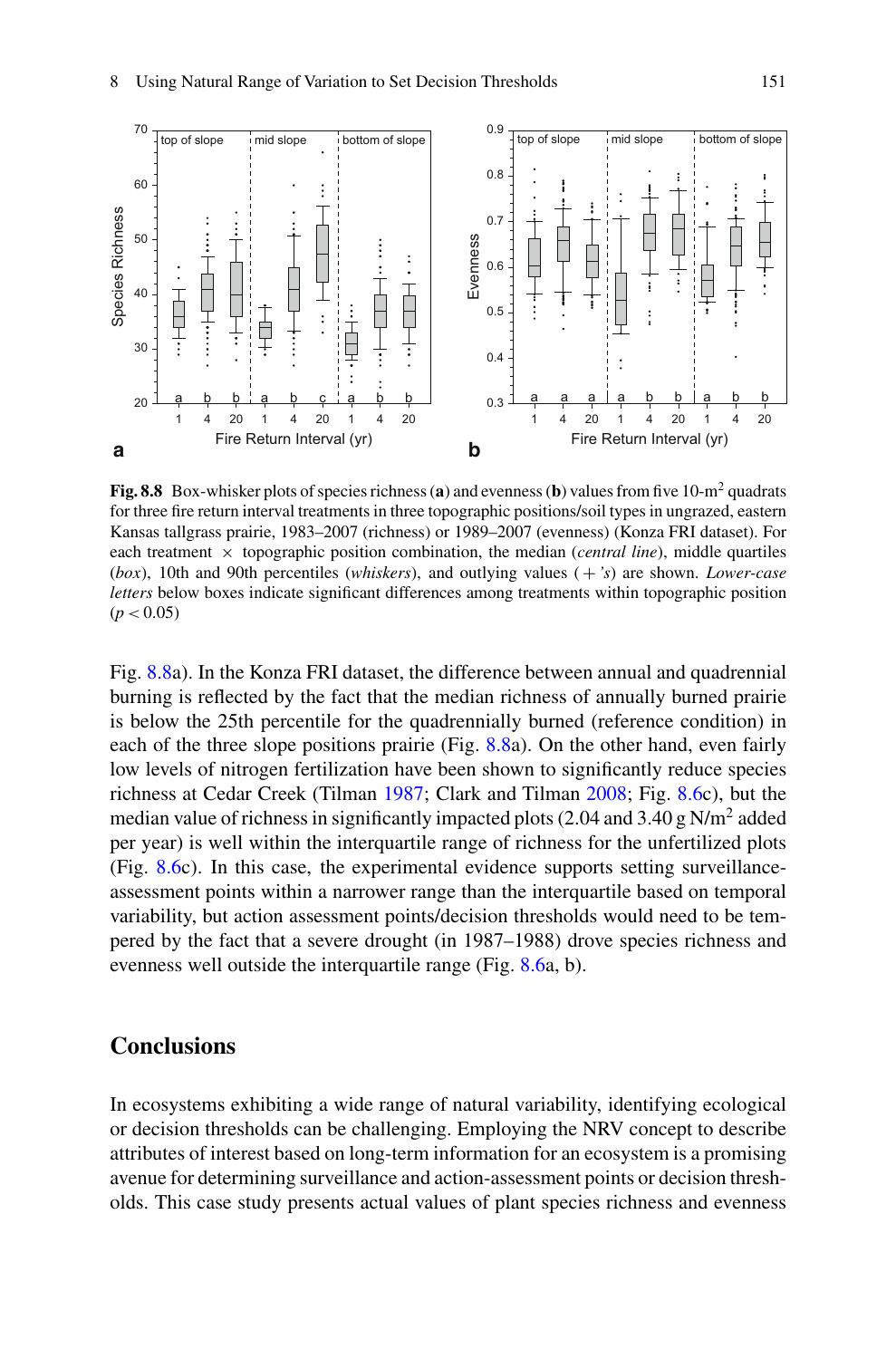<span id="page-21-0"></span>and their NRVthat managers of GPG vegetation can use as starting points for establishing thresholds for heightened attention or taking action in their own locations. In addition, it illustrates the limitations of using just NRV information to establish these thresholds. Continued attention to the importance of plant diversity in GPG and other ecosystems, long-term monitoring of plant diversity metrics being established by the NPS and other agencies and organizations, research to better understand the response of these metrics to various stressors and management actions, and concerted efforts by managers to determine the costs and benefits of acting at various levels of diversity will help refine decision thresholds for this vast but highly threatened ecosystem.

**Acknowledgments** At the time of the research for this manuscript Jayne Jonas was with IAP World Service, Inc. This project would not have been possible without access to the datasets provided by the Cedar Creek, Konza Prairie, and Shortgrass Steppe LTER Programs, the Kansas Agricultural Experiment Station—College Pasture at Hays, Kansas, and the Fort Keogh Livestock and Range Research Lab, Miles City, Montana. In particular, we thank Troy Mielke (Cedar Creek), Gene Towne (Konza), Seth Munson (SGS), and Peter Adler (Hays and Miles City) for assistance with information on the datasets. We also thank Greg Eckert, Diane Larson, and Glenn Guntenspergen for their helpful comments on an earlier version of this manuscript. Funding for this project was provided by the U.S. Geological Survey's Park Monitoring Project. Any use of trade, product, or firm names is for descriptive purposes only and does not imply endorsement by the US Government.

### **References**

- Adler, P. B., and J. M. Levine. 2007. Contrasting relationships between precipitation and species richness in space and time. *Oikos* 116:221–232.
- Adler, P. B., W. R. Tyburczy, and W. K. Lauenroth. 2007. Long-term mapped quadrats from Kansas prairie: Demographic information for herbaceous plants. *Ecology* 88:2673.
- Albertson, F. W., and J. E. Weaver. 1944. Nature and recovery of grassland from the Great Drought of 1933 to 1940. *Ecological Monographs* 14:393–479.
- Anderson, R. C. 2006. Evolution and origin of the Central Grassland of North America: Climate, fire, and mammalian grazers. *Journal of the Torrey Botanical Society* 133:626–657.
- Anderson, J., L. Vermiere, and P. B. Adler. 2011. Fourteen years of mapped, permanent quadrats in a northern mixed prairie, USA. *Ecology* 92:1703.
- Axelrod, D. I. 1985. Rise of the grassland biome, central North America. *Botanical Review* 51: 163–201.
- Bagchi, S., D. D. Briske, X. B. Wu, M. P. McClaran, B. T. Bestelmeyer, and M. E. Fernandez-Gimenez. 2012. Empirical assessment of state-and-transition models with a long-term vegetation record from the Sonoran Desert. *Ecological Applications 22*:400-411.
- Baker, W. L. 1992. Effects of settlement and fire suppression on landscape structure. *Ecology* 73:1879–1887.
- Balvanera, P., A. B. Pfisterer, N. Buchmann, J.S. He, T. Nakashizuka, D. Raffaelli, and B. Schmid. 2006. Quantifying the evidence for biodiversity effects on ecosystem functioning and services. *Ecology Letters* 9:1146–1156.
- Bennetts, R. E., J. E. Gross, K. Cahill, C. McIntyre, B. B. Bingham, A. Hubbard, L. Cameron, and S. L. Carter. 2007. Linking monitoring to management and planning: Assessment points as a generalized approach. *The George Wright Forum* 24:59–77.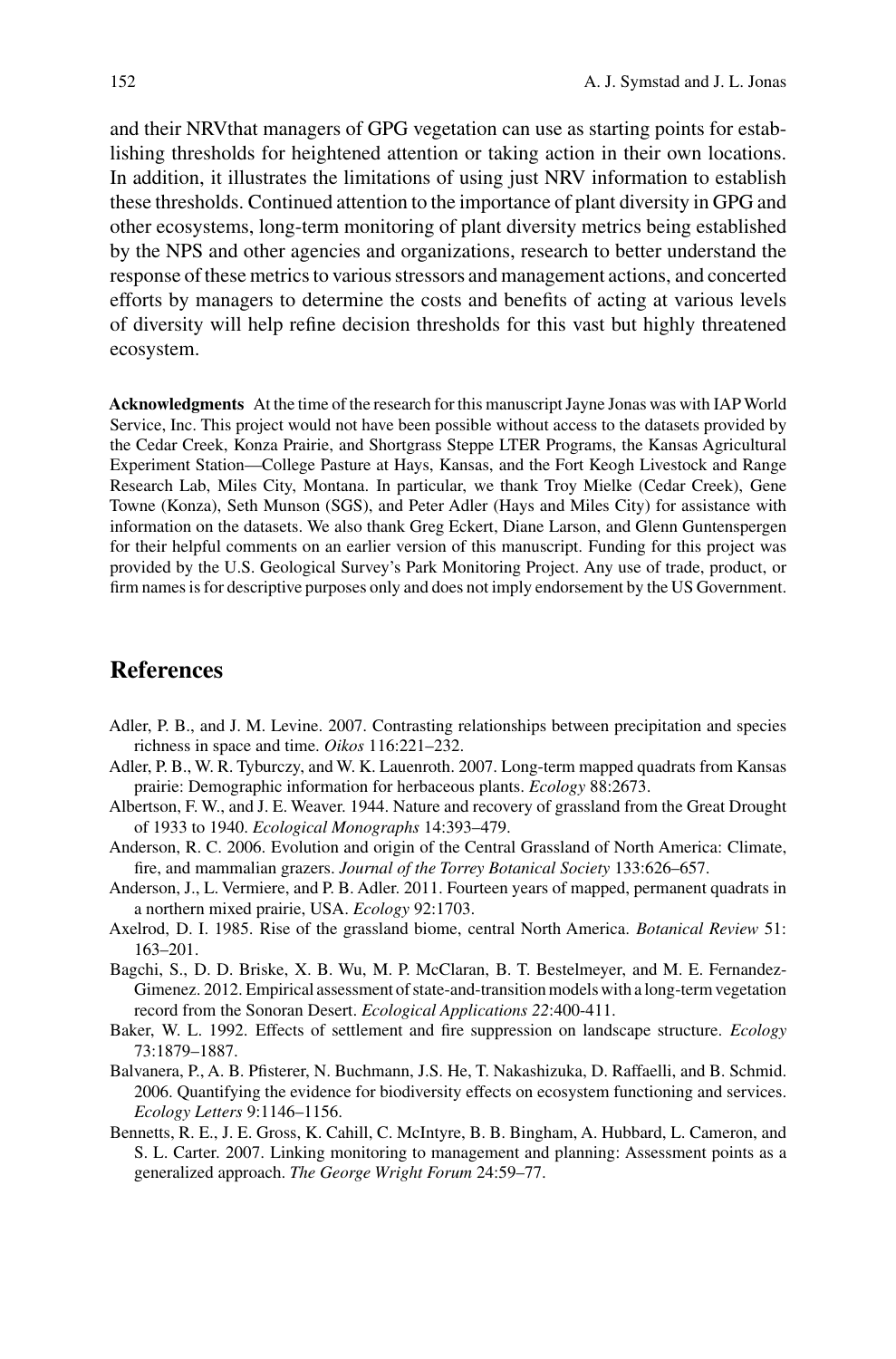- <span id="page-22-0"></span>Bergeron, Y., S. Gauthier, M. Flannigan, and V. Kafka. 2004. Fire regimes at the transition between mixedwood and coniferous boreal forest in northwestern Quebec. *Ecology* 85:1916–1932.
- Bestelmeyer, B. T., J. R. Brown, K. M. Havstad, R. Alexander, G. Chavez, and J. E. Herrick. 2003. Development and use of state-and-transition models for rangelands. *Journal of Range Management* 56:114–126.
- Bestelmeyer, B. T., A. J. Tugel, G. L. Peacock, Jr., D. G. Robinett, P. L. Shaver, J. R. Brown, J. E. Herrick, H. Sanchez, and K. M. Havstad. 2009. State-and-transition models for heterogeneous landscapes: A strategy for development and application. *Rangeland Ecology & Management* 62:1–15.
- Biondini, M. E., A. A. Steuter, and C. E. Grygiel. 1989. Seasonal fire effects on the diversity patterns, spatial distribution and community structure of forbs in the northern Mixed Prairie, USA. *Vegetatio* 85:21–32.
- Borchert, J. R. 1950. The climate of the central NorthAmerican grassland. *Annals of the Association of American Geographers* 40:1–39.
- Briggs, J. M., A. A. K. Knapp, J. M. Blair, J. L. Heisler, G. A. Hoch, M. S. Lett, and J. K. McCarron. 2005. An ecosystem in transition: Causes and consequences of the conversion of mesic grassland to shrubland. *Bioscience* 55:243–254.
- Briske, D. D., S. D. Fuhlendorf, and F. E. Smeins. 2006. A unified framework for assessment and application of ecological thresholds. *Rangeland Ecology and Management* 59:225–236.
- Cardinale, B. J., D. S. Srivastava, J. E. Duffy, J. P. Wright, A. Downing, M. Sankaran, and C. Jouseau. 2006. Effects of biodiversity on the functioning of trophic groups and ecosystems. *Nature* 443:989–992.
- Cardinale, B. J., J. P. Wright, M. W. Cadotte, I. T. Carroll, A. Hector, D. S. Srivastava, M. Loreau, and J. J. Weis. 2007. Impacts of plant diversity on biomass production increase through time because of species complementarity. *Proceedings of the National Academy of Sciences U S A* 104:18123–18128.
- Carlson, M., and W. A. Kurz. 2007. Approximating natural landscape pattern using aggregated harvest. *Canadian Journal of Forest Research* 37:1846–1853.
- Clark, C. M., and D. Tilman. 2008. Loss of plant species after chronic low-level nitrogen deposition to prairie grasslands. *Nature* 451:712–715.
- Collins, S. L. 2000. Disturbance frequency and community stability in native tallgrass prairie. *The American Naturalist* 155:311–325.
- Collins, S. L., S. M. Glenn, and D. J. Gibson. 1995. Experimental analysis of intermediate disturbance and initial floristic composition: Decoupling cause and effect. *Ecology* 76:486–492.
- Coppedge, B. R., D. M. Engle, C. S. Toepfer, and J. H. Shaw. 1998. Effects of seasonal fire, bison grazing and climatic variation on tallgrass prairie vegetation. *Plant Ecology* 139:235–246.
- Cyr, D., S. Gauthier, Y. Bergeron, and C. Carcaillet. 2009. Forest management is driving the eastern North American boreal forest outside its natural range of variability. *Frontiers in Ecology and the Environment* 7:519–524.
- DeBacker, M. D., A. N. Sasseen, C. Becker, G. A. Rowell, L. P. Thomas, J. R. Boetsch, and G. D. Willson. 2004. *Vegetation community monitoring protocol for the Heartland I & M Network and Prairie Cluster Prototype Monitoring Program*. Republic: National Park Service.
- Doyon, F., S. Yamasaki, and R. Duchesneau. 2008. The use of the natural range of variability for identifying biodiversity values at risk when implementing a forest management strategy. *Forestry Chronicle* 84:316–329.
- Duncan, S. L., B. C. McComb, and K. N. Johnson. 2010. Integrating ecological and social ranges of variability in conservation of biodiversity: Past, present, and future. *Ecology and Society* 15(1):5.
- Egan, D., and E. A. Howell, editors. 2001a. *The historical ecology handbook: A restorationist's guide to reference ecosystems*. Washington, DC: Island Press.
- Egan, D., and E. A. Howell. 2001b. Introduction. In *The historical ecology handbook: A restorationist's guide to reference ecosystems,* ed. D. Egan, and E. A. Howell, 1–23. Washington, DC: Island Press.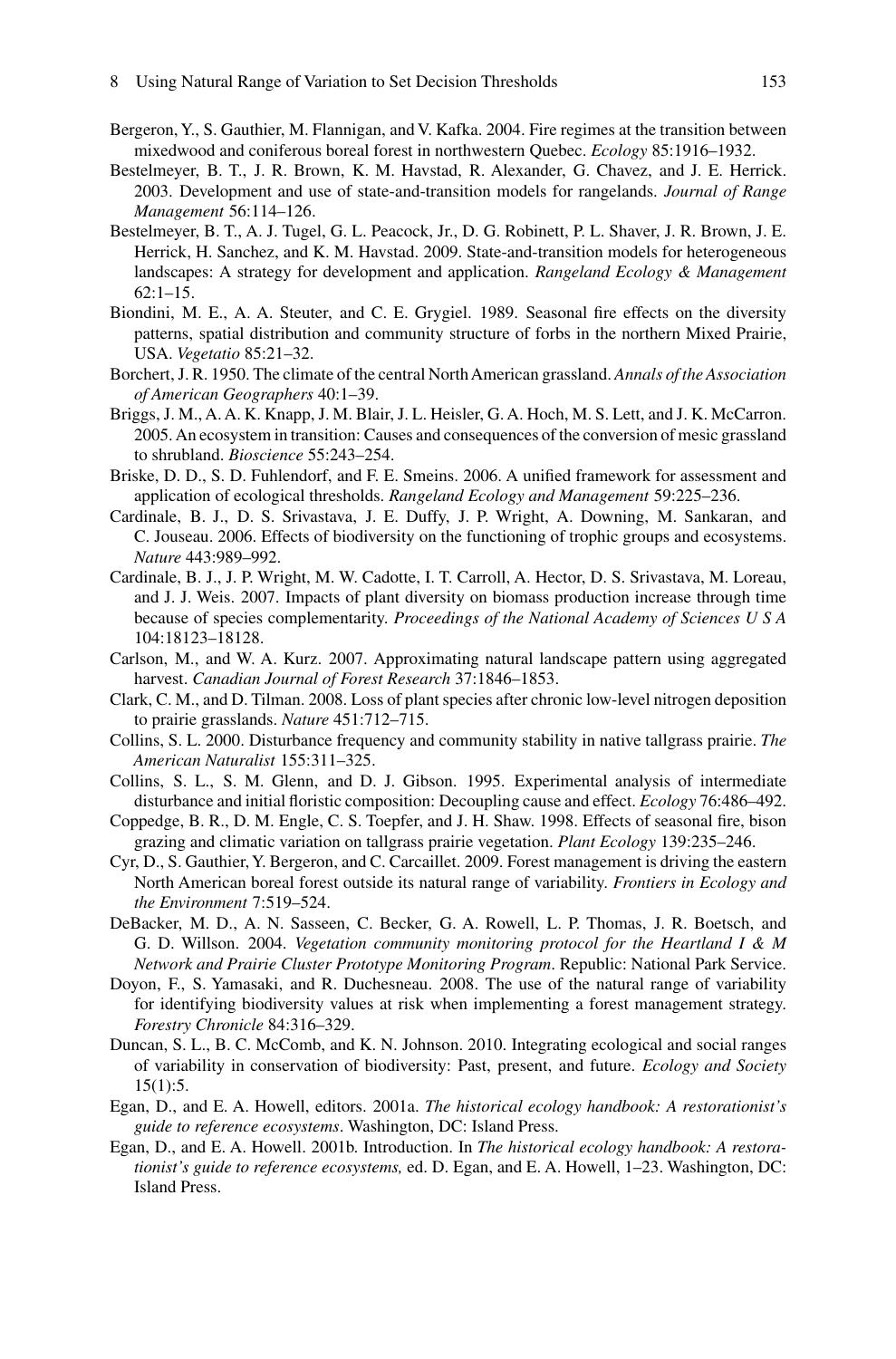- <span id="page-23-0"></span>Ellison, A. M. 2001. Exploratory data analysis and graphic display. In *Design and analysis of ecological experiments,* ed. S. M. Scheiner, and J. Gurevitch, 37–62. New York: Oxford University Press.
- Fargione, J., D. Tilman, R. Dybzinski, J. H. R. Lambers, C. Clark, W. S. Harpole, J. M. H. Knops, P. B. Reich, and M. Loreau. 2007. From selection to complementarity: Shifts in the causes of biodiversity-productivity relationships in a long-term biodiversity experiment. *Proceedings of the Royal Society B-Biological Sciences* 274:871–876.
- Ford, E. S., A. E. Kelly, S. M. Teutsch, S. B. Thacker, and P. L. Garbe. 1999. Radon and lung cancer: A cost-effectiveness analysis. *American Journal of Public Health* 89:351–357.
- Gibson, D. J., and L. C. Hulbert. 1987. Effects of fire, topography and year-to-year climatic variation on species composition in tallgrass prairie. *Vegetatio* 72:175–185.
- Graves, H. S. 1899. The Black Hills Forest Reserve. In *The nineteenth annual report of the survey, 1897-1898. Part V. Forest Reserves,* 67-164. Washington, DC: U.S. Geological Survey.
- Groffman, P. M., J. S. Baron, T. Blett, A. J. Gold, I. Goodman, L. H. Gunderson, B. M. Levinson, M. A. Palmer, H. W. Paerl, G. D. Peterson, N. L. Poff, D. W. Rejeski, J. F. Reynolds, M. G. Turner, K. C. Weathers, and J. Wiens. 2006. Ecological thresholds: The key to successful environmental management or an important concept with no practical application? *Ecosystems* 9:1–13.
- Hartnett, D. C., K. R. Hickman, and L. E. Fischer Walter. 1996. Effects of bison grazing, fire, and topography on floristic diversity in tallgrass prairie. *Journal of Range Management* 49:412–420.
- Hartnett, D. C., A. A. Steuter, and K. R. Hickman. 1997. Comparative ecology of native and introduced ungulates. *Ecological Studies* 125:72–101.
- Harwell, M. A. 1997. Ecosystem management of south Florida. *Bioscience* 47:499–512.
- Hastings, A., and D. B. Wysham. 2010. Regime shifts in ecological systems can occur with no warning. *Ecology Letters* 13:464–472.
- Hector, A., and R. Bagchi. 2007. Biodiversity and ecosystem multifunctionality. *Nature* 448: 188–191.
- Heisler, J. L., J. M. Briggs, and A. K. Knapp. 2003. Long-term patterns of shrub expansion in a C4-dominated grassland: Fire frequency and the dynamics of shrub cover and abundance. *American Journal of Botany* 90:423–428.
- Higgins, K. F. 1986. *Interpretation and compendium of historical fire accounts in the northern Great Plains. Resource Publication, 161*. Washington, DC: U. S. Fish and Wildlife Service.
- Hooper, D. U., F. S. Chapin, III, J. J. Ewel, A. Hector, P. Inchausti, S. Lavorel, J. H. Lawton, D. M. Lodge, M. Loreau, S. Naeem, B. Schmid, H. Setälä, A. J. Symstad, J. Vandermeer, and D. A. Wardle. 2005. Effects of biodiversity on ecosystem functioning: A consensus of current knowledge. *Ecological Monographs* 75:3–35.
- Isbell, F. I., and B. J. Wilsey. 2011. Increasing native, but not exotic, biodiversity increases above ground productivity in ungrazed and intensely grazed grasslands. *Oecologia* 165:771–781.
- Knapp, A. K., J. M. Briggs, D. C. Hartnett, and S. L. Collins, eds. 1998. *Grassland dynamics: Long-term ecological research in tallgrass prairie*. New York: Oxford University Press.
- Landres, P. B., P. Morgan, and F. J. Swanson. 1999. Overview of the use of natural variability concepts in managing ecological systems. *Ecological Applications* 9:1179–1188.
- Lauenroth, W. K., I. C. Burke, and M. P. Gutmann. 1999. The structure and function of ecosystems in the central North American grassland region. *Great Plains Research* 9:223–259.
- Magurran, A. E. 1988. *Ecological diversity and its measurement*. Princeton: Princeton University Press.
- Manier, D., D. Shorrock, E. W. Schwieger, I. W. Ashton, B. Frakes, M. Britten, D. Pillmore, and J. Burke. 2011. *Rocky Mountain Network vegetation composition structure and soils monitoring protocol: Small park grasslands, shrublands, and woodlands*, Version 1.0. Natural Resource Report NPS/ROMN/NRR-2011/383. Fort Collins, CO: National Park Service.
- Martin, J., M. C. Runge, J. D. Nichols, B. C. Lubow, and W. L. Kendall. 2009. Structured decision making as a conceptual framework to identify thresholds for conservation and management. *Ecological Applications* 19:1079–1090.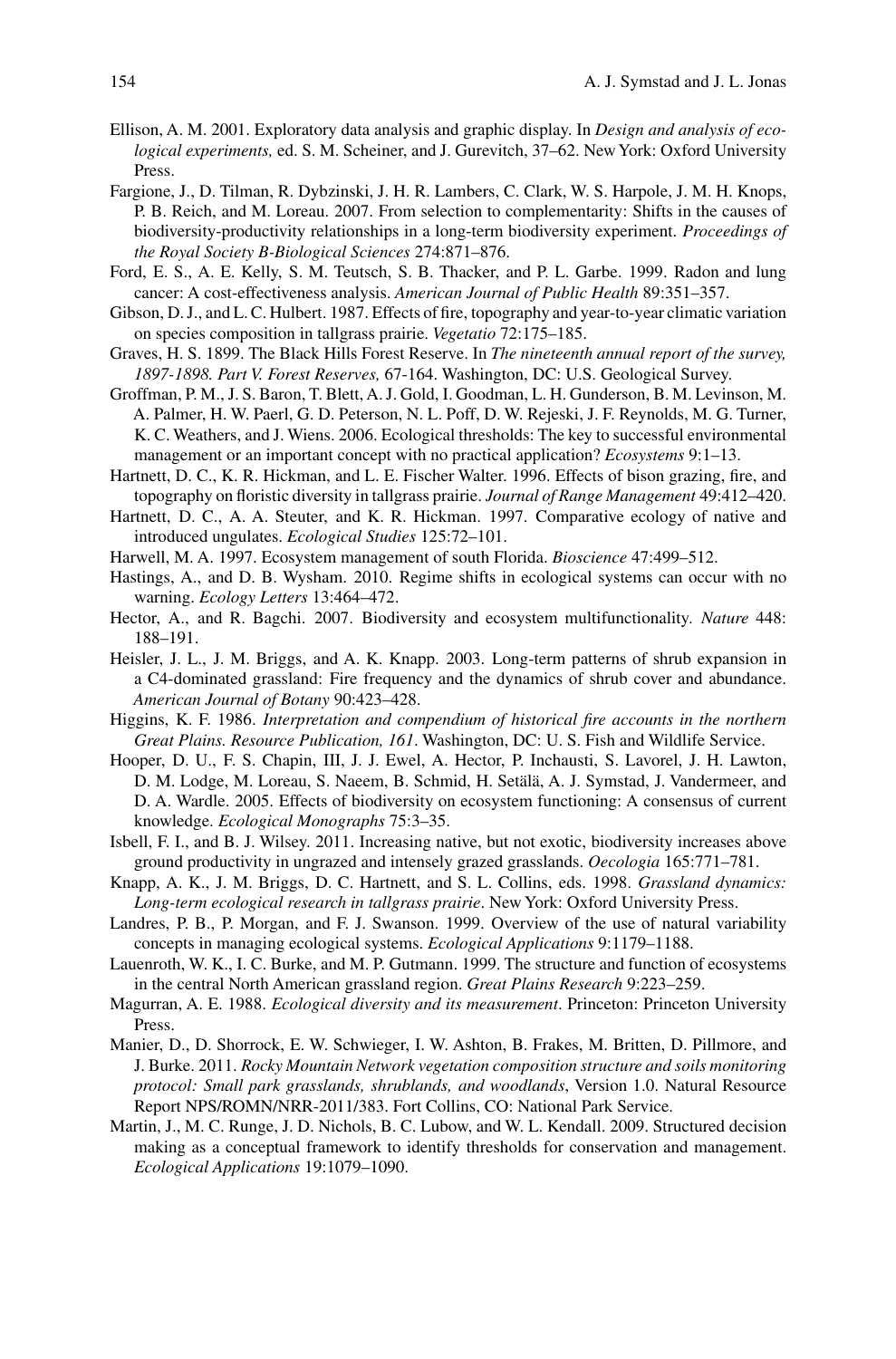- <span id="page-24-0"></span>Morgan, P., G. H. Aplet, J. B. Haufler, H. C. Humphries, M. M. Moore, and W. D. Wilson. 1994. Historic range of variability: A useful tool for evaluating ecosystem change. *Journal of Sustainable Forestry* 2:87–111.
- Mori, A. S., and K. P. Lertzman. 2011. Historic variability in fire-generated landscape heterogeneity of subalpine forests in the Canadian Rockies. *Journal of Vegetation Science* 22:45–58.
- Munson, S. M., and W. K. Lauenroth. 2009. Plant population and community responses to removal of dominant species in the shortgrass steppe. *Journal of Vegetation Science* 20:224–232.
- National Park Service. 2009. *Interim technical guidance on defining meaningful desired conditions for natural resources*. Fort Collins: National Park Service Biological Resource Management Division.
- Plumb, G. E., and J. L. Dodd. 1993. Foraging ecology of bison and cattle on a mixed prairie: Implications for natural area management. *Ecological Applications* 3:631–643.
- Ratajczak, Z., J. B. Nippert, J. C. Hartman, and T. W. Ocheltree. 2011. Positive feedbacks amplify rates of woody encroachment in mesic tallgrass prairie. *Ecosphere* 2:121.
- Risser, P. G., E. C. Birney, H. D. Blocker, S. W. May, W. J. Parton, and J. A. Wiens. 1981. *The true prairie ecosystem*. Stroudsburg: Hutchinson Ross Publishing Company.
- Sala, O. E., W. J. Parton, L. A. Joyce, and W. K. Lauenroth. 1988. Primary production of the central grassland region of the United States. *Ecology* 69:40–45.
- Samson, F. B., and F. L. Knopf. 1994. Prairie conservation in North America. *Bioscience* 44: 418–421.
- Scheffer, M., and S. R. Carpenter. 2003. Catastrophic regime shifts in ecosystems: Linking theory to observation. *Trends in Ecology & Evolution* 18:648–656.
- Schmid, B., P. Balvanera, B. J. Cardinale, J. Godbold, A. B. Pfisterer, D. Raffaelli, M. Solan, and D. S. Srivastava. 2009. Consequences of species loss for ecosystem functioning: metaanalyses of data from biodiversity experiments. In *Biodiversity, ecosystem functioning, and human wellbeing,* ed. S. Naeem, D. E. Bunker, A. Hector, M. Loreau, and C. Perrings, 14–29. Oxford: Oxford University Press.
- Sherriff, R. L., E. E. Berg, and A. E. Miller. 2011. Climate variability and spruce beetle (*Dendroctonus rufipennis*) outbreaks in south-central and southwest Alaska. *Ecology* 92:1459–1470.
- Sierra, C. A., M. E. Harmon, F. H. Moreno, S. A. Orrego, and I. J. Del Valle. 2007. Spatial and temporal variability of net ecosystem production in a tropical forest: Testing the hypothesis of a significant carbon sink. *Global Change Biology* 13:838–853.
- Smart, A. J., B. H. Dunn, P. S. Johnson, L. Xu, and R. N. Gates. 2007. Using weather data to explain herbage yield on three Great Plains plant communities. *Rangeland Ecology & Management* 60:146–153.
- Stafford Smith, M. 1996. Management of rangelands: Paradigms at their limits. In *The ecology and management of grazing systems,* ed. J. Hodgson and A. W. Illius, 325-357. Wallingford: CAB International.
- Stoddard, J. L., D. P. Larsen, C. P. Hawkins, R. K. Johnson, and R. H. Norris. 2006. Setting expectations for the ecological condition of streams: The concept of reference condition. *Ecological Applications* 16:1267–1276.
- Swanson, F. J., J. A. Jones, D. O. Wallin, and J. H. Cissel. 1994. Natural variability—implications for ecosystem management. In *Volume II: Ecosystem management: principles and applications. Gen. Tech. Rep. PNW-GTR-318*. ed. M. E. Jensen and P. S. Bourgeron, 80–94. Portland: U.S. Department of Agriculture, Forest Service.
- Symstad, A. J. 2005. A pilot study for assessing the potential plant community impacts of reintroducing grazing to Scotts Bluff National Monument: Results and implications for further investigation. Keystone: USGS Northern Prairie Wildlife Research Center, Black Hills Station.
- Symstad, A. J. 2011. A vegetation management plan for Fort Union Trading Post National Historic Site: Final report for interagency agreement number F154910005, Natural Resource Report NPS/FOUS/NRR–2011/456. Fort Collins: National Park Service.